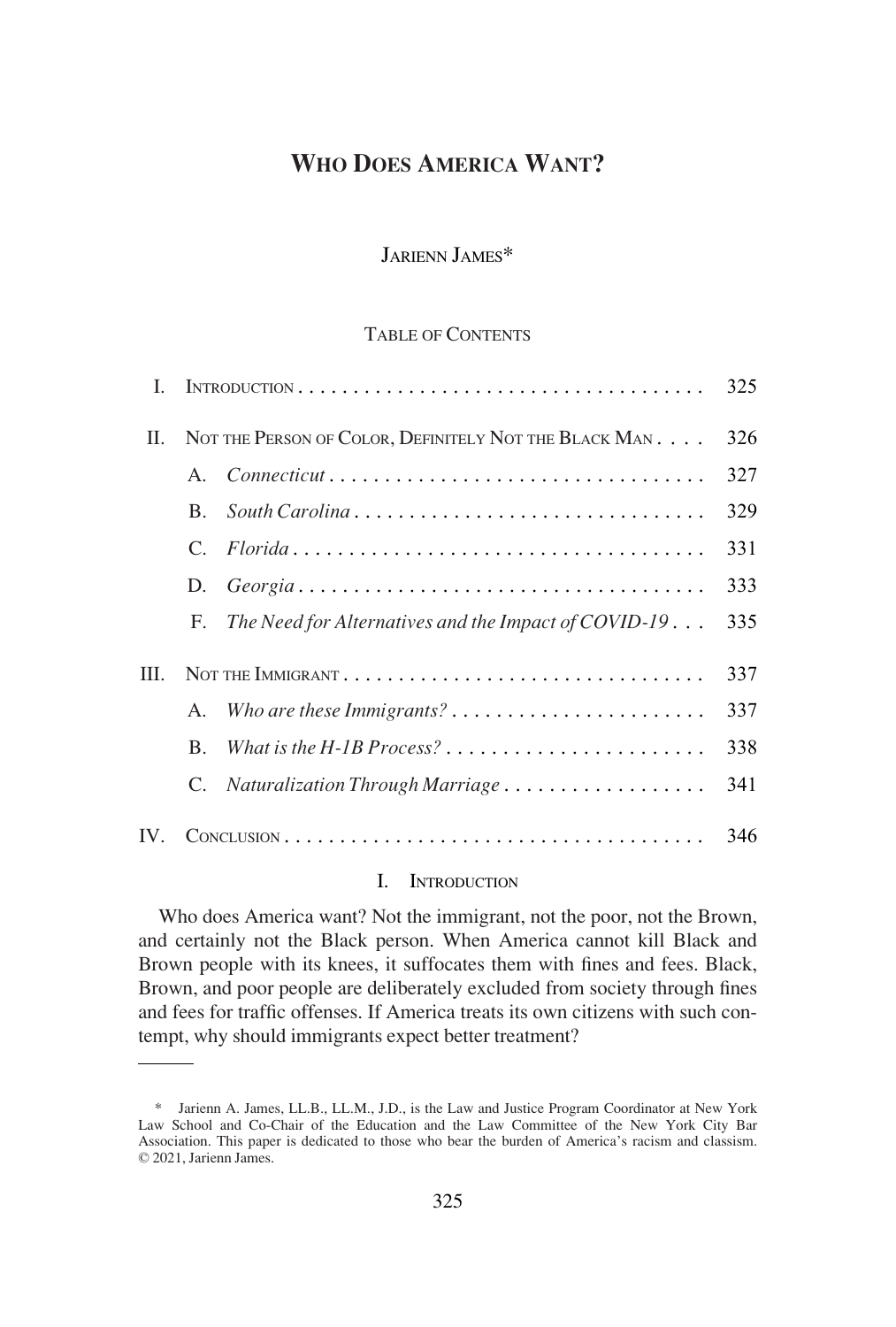<span id="page-1-0"></span>This paper juxtaposes immigration-related fees with the fines and fees for traffic violations to help the reader understand that America's racism and classism exist both at and within its borders. Most of the people in county jails for unpaid traffic tickets are Black and Brown.<sup>1</sup> The fees for the H-1B visa (commonly referred to as the work visa) and naturalization through marriage, two of the main pathways to citizenship, are so excessive that the only message received by immigrants is: "Stay out."

These fees originate from different areas of the law but still communicate the same idea: immigrants, poor, Black, and Brown people are unwanted in America. If unpaid, these fees combined prevent immigrants, poor, Black, and Brown people from driving to work, maintaining medical appointments, taking their children to school, walking the streets, marrying the love of their lives, and working to provide for their basic needs. The American system uses every opportunity to create unnecessary barriers for their progress and oppresses them enough to make them regret their birth or coming to America. This paper examines how the use of fines and fees in the United States reinforces those barriers and communicates that people of color and immigrants are unwanted in America. This paper specifically discusses the impact of fines and fees for traffic violations on Black Americans as well as the use of excessive fines and fees in immigration and naturalization—ultimately arguing that both systems result in the intentional exclusion of Black Americans and immigrants in the United States.

### II. NOT THE PERSON OF COLOR, DEFINITELY NOT THE BLACK MAN

America does not want the Black man. Black people fought for every basic right: to be recognized as human,<sup>2</sup> to be taught,<sup>3</sup> to vote,<sup>4</sup> to receive medical attention,<sup>5</sup> to live in adequate housing,<sup>6</sup> and, relevant to this

<sup>1.</sup> "For example, of the 10 states with the highest black–white differential in incarceration in state prisons, five (Wisconsin, Iowa, Minnesota, Illinois, and Nebraska) are in the Midwest and three of these (Wisconsin, Iowa, and Minnesota) imprison black people at more than 10 times the rate of white people." Jaime Worker and Piet van Lier, *Criminalization of Black and Brown Communities in the Midwest Adds to Public Health Crisis During COVID-19 Pandemic*, ECON. POLICY INST. (May 27, 2020, 4:53 PM), [https://www.epi.org/blog/criminalization-of-Black-and-Brown-communities-in-the-midwest-adds-to-public](http://www.epi.org/blog/criminalization-of-Black-and-Brown-communities-in-the-midwest-adds-to-public-health-crisis-during-covid-19-pandemic/)[health-crisis-during-covid-19-pandemic/.](http://www.epi.org/blog/criminalization-of-Black-and-Brown-communities-in-the-midwest-adds-to-public-health-crisis-during-covid-19-pandemic/)

<sup>2.</sup> *See* Dred Scott v. Sanford, 60 U.S. 393 (1857); *see also* Civil Rights Act of 1866, P.L. 122–41, 14 Stat. 27–30 (1886).

<sup>3.</sup> Brown v. Bd. of Educ. of Topeka, 347 U.S. 483 (1954); *see also* Brown v. Bd. Of Educ. II, 349 U.S. 294 (1955).

<sup>4.</sup> Sarah Pruitt, *When Did African Americans Actually Get the Right to Vote?*, HISTORY (Jan. 29, 2020), [https://www.history.com/news/african-american-voting-right-15th-amendment;](http://www.history.com/news/african-american-voting-right-15th-amendment) *see also* Civil Rights Act of 1964, [https://www.senate.gov/artandhistory/history/civil\\_rights/civil\\_rights.htm](http://www.senate.gov/artandhistory/history/civil_rights/civil_rights.htm) (last visited Nov. 7, 2020).

<sup>5.</sup> John McDonough, *Looking Back on the Desegregation of U.S. Hospitals in 1966*, HEALTH STEW (Mar. 24, 2018), [https://healthstew.com/2018/03/24/looking-back-on-the-desegregation-of-u-s-hospitals](http://healthstew.com/2018/03/24/looking-back-on-the-desegregation-of-u-s-hospitals-in-1966/)[in-1966/;](http://healthstew.com/2018/03/24/looking-back-on-the-desegregation-of-u-s-hospitals-in-1966/) Soc. Sec. Act Amendments (1965), [https://www.ourdocuments.gov/doc.php?flash=false&doc=](http://www.ourdocuments.gov/doc.php?flash=false&doc=99)  [99](http://www.ourdocuments.gov/doc.php?flash=false&doc=99).

<sup>6.</sup> *Fair Housing Act*, HISTORY (Sept. 12, 2018), [https://www.history.com/topics/black-history/fair](http://www.history.com/topics/black-history/fair-housing-act)[housing-act.](http://www.history.com/topics/black-history/fair-housing-act)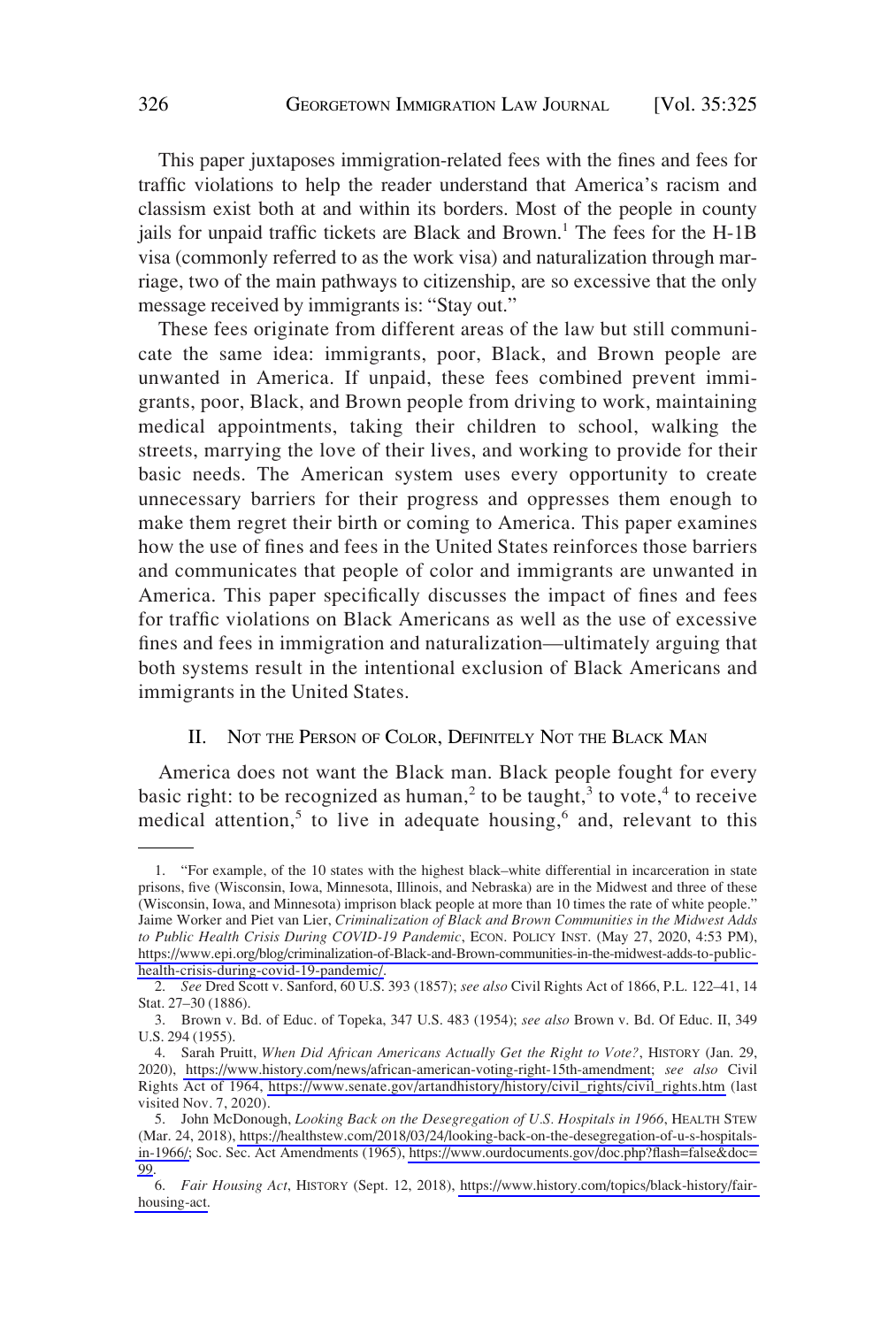<span id="page-2-0"></span>paper, to travel.<sup>7</sup> They fought for the right to drive.<sup>8</sup> However, this privilege is severely restricted because driving while Black means wondering if you will be shot or forced to pay excessive fines and fees for minor traffic violations.<sup>9</sup> Black Americans drive hoping America will not punish them because of their poverty and more so—the color of their skin.<sup>10</sup>

Many states suspend driver's licenses for unpaid fines and fees.<sup>11</sup> The majority of the affected drivers are Black and Brown, but more so Black.<sup>12</sup> In some states, if you are unable to pay the fines and fees, you are held in county jail until payment is made.<sup>13</sup> Judges rarely waive fines and fees, and if they do, the order to pay is substituted with jail time.<sup>14</sup> Some states provide payment plans, but there may be an initiation fee and they may charge a collection fee for delinquent cases.<sup>15</sup> This section examines how the fines and fees for traffic violations in Connecticut, South Carolina, Florida, and Georgia reinforce the message that Black people are unwanted in America.

## A. *Connecticut*

In Connecticut, Black and Brown drivers are targeted and issued tickets they cannot afford to pay, resulting in disproportionate license suspensions. In the 2017 calendar year, in Fairfield County alone, 31.5% of the drivers stopped by police were minorities, despite the fact that the Fairfield minority driving population is approximately 10%.<sup>16</sup> In daylight, Black and Latinx drivers were 1.6 and 1.3 times, respectively, more likely to be pulled over

10. *See, e.g.*, Harris, *supra* note 9.

12. *Id.* 

<sup>7.</sup> Julian Hipkins III & David Busch, *Transportation Protests: 1841 to 1992*, CIVIL RIGHTS TEACHING [https://www.civilrightsteaching.org/desegregation/transportation-protests](http://www.civilrightsteaching.org/desegregation/transportation-protests) (last visited Nov. 7, 2020); Civil Rights Act of 1875, Act of Mar. 1, 1875, ch. 114, 18 Stat. 335 (1875).

<sup>8.</sup> Evan Andrews, *The Green Book: The Black Travelers' Guide to Jim Crow America*, HISTORY (Mar. 13, 2019), [https://www.history.com/news/the-green-book-the-black-travelers-guide-to-jim-crow](https://www.history.com/news/the-green-book-the-black-travelers-guide-to-jim-crow-america)[america.](https://www.history.com/news/the-green-book-the-black-travelers-guide-to-jim-crow-america)

<sup>9.</sup> David A. Harris, *Driving While Black: Racial Profiling on Our Nation's Highway*, ACLU (June 1999), [https://www.aclu.org/report/driving-while-black-racial-profiling-our-nations-highways;](http://www.aclu.org/report/driving-while-black-racial-profiling-our-nations-highways) *Driving While Black*, MARSHALL PROJECT (Sept. 14, 2020), [https://www.themarshallproject.org/records/1819](http://www.themarshallproject.org/records/1819-driving-while-black) [driving-while-black;](http://www.themarshallproject.org/records/1819-driving-while-black) Michael A. Fletcher & Wayne Lawrence, *For Black Motorists, a Never-Ending Fear of Being Stopped*, NAT'L GEOGRAPHIC (Mar. 12, 2018), [https://www.nationalgeographic.com/](http://www.nationalgeographic.com/magazine/2018/04/the-stop-race-police-traffic/#close)  [magazine/2018/04/the-stop-race-police-traffic/#close.](http://www.nationalgeographic.com/magazine/2018/04/the-stop-race-police-traffic/#close)

<sup>11.</sup> FREE TO DRIVE,<https://www.freetodrive.org/maps/#page-content>(last visited Nov. 7, 2020).

<sup>13.</sup> *Id.* 

<sup>14.</sup> Matthew Menendez, Lauren-Brooke Eisen, Noah Atchison & Michael Crowley, *The Steep Costs of Criminal Justice Fees and Fines*, BRENNAN CTR. FOR JUST. (Nov. 21, 2019), [https://www.](http://www.brennancenter.org/our-work/research-reports/steep-costs-criminal-justice-fees-and-fines)  [brennancenter.org/our-work/research-reports/steep-costs-criminal-justice-fees-and-fines.](http://www.brennancenter.org/our-work/research-reports/steep-costs-criminal-justice-fees-and-fines)

<sup>15.</sup> *Verify Payment Plan Eligibility*, S.C. DEP'T OF MOTOR VEHICLES (SCDMV), [http://scdmvonline.com/](http://www.scdmvonline.com/Driver-Services/Reinstatement/Verify-Payment-Plan-Eligibility)  [Driver-Services/Reinstatement/Verify-Payment-Plan-Eligibility](http://www.scdmvonline.com/Driver-Services/Reinstatement/Verify-Payment-Plan-Eligibility) (last visited Nov. 7, 2020); *Court and Detention Services*, CITY OF DALLAS, [https://dallascityhall.com/departments/courtdetentionservices/Pages/Payment-Plan.](http://www.dallascityhall.com/departments/courtdetentionservices/Pages/Payment-Plan.aspx)  [aspx;](http://www.dallascityhall.com/departments/courtdetentionservices/Pages/Payment-Plan.aspx) *Paying Your Fine / Payment Options*, CITY OF HOUSTON, [https://www.houstontx.gov/courts/paying-your](https://www.houstontx.gov/courts/paying-your-fine.html)[fine.html](https://www.houstontx.gov/courts/paying-your-fine.html) (last visited Nov. 7, 2020); *Parking Ticket Payment Plans*, NYC DEP'T. OF FIN., [https://www1.nyc.](http://www1.nyc.gov/site/finance/vehicles/services-payment-plans.page#:%E2%88%BC:text=Enrolling%20in%20a%20Parking%20Ticket%20Payment%20Plan&text=To%20learn%20more,%20please%20call,.nyc.gov/finance)  [gov/site/finance/vehicles/services-payment-plans.page#:](http://www1.nyc.gov/site/finance/vehicles/services-payment-plans.page#:%E2%88%BC:text=Enrolling%20in%20a%20Parking%20Ticket%20Payment%20Plan&text=To%20learn%20more%2C%20please%20call,.nyc.gov%2Ffinance)�:text=Enrolling%20in%20a%20Parking%20Ticket [%20Payment%20Plan&text=To%20learn%20more%2C%20please%20call,.nyc.gov%2Ffinance](http://www1.nyc.gov/site/finance/vehicles/services-payment-plans.page#:%E2%88%BC:text=Enrolling%20in%20a%20Parking%20Ticket%20Payment%20Plan&text=To%20learn%20more%2C%20please%20call,.nyc.gov%2Ffinance).

<sup>16.</sup> Ken Barone, James Fazzalaro, Jesse Kalinowski & Matthew B. Ross, *State of Connecticut, Traffic Stop Data Analysis and Findings, 2017*, 74 (2019), [http://ctrp3.org/wp-content/uploads/PDF/](http://www.ctrp3.org/wp-content/uploads/PDF/2017-Connecticut-Racial-Profiling-Report.pdf)  [2017-Connecticut-Racial-Profiling-Report.pdf.](http://www.ctrp3.org/wp-content/uploads/PDF/2017-Connecticut-Racial-Profiling-Report.pdf)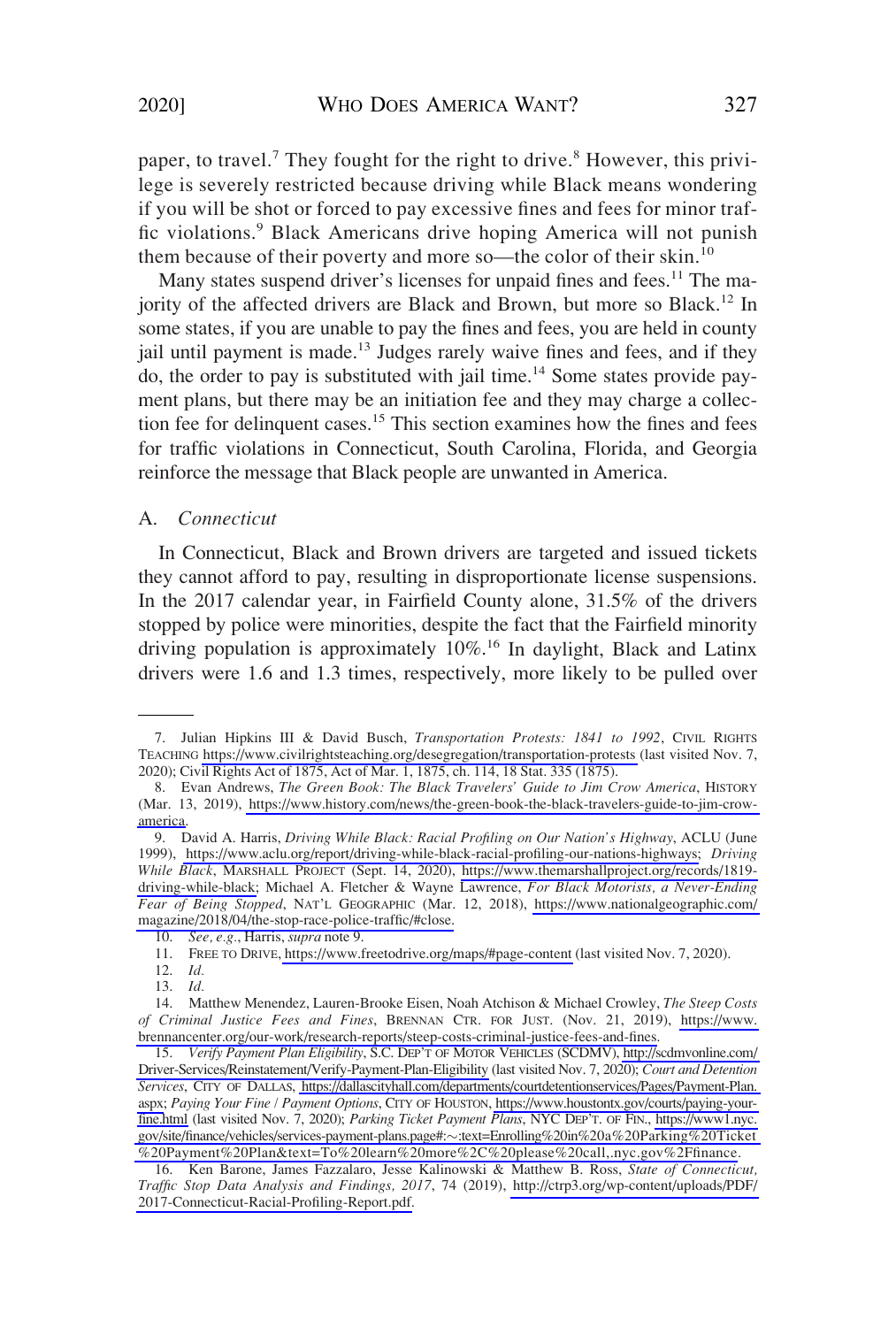than other motorists, than at night.<sup>17</sup> Further, Black drivers in Fairfield received misdemeanor summons at a rate four times higher than White drivers.18 Latinx drivers received misdemeanors almost four times more than White drivers stopped.<sup>19</sup> Further, most of the misdemeanor charges were for driving with a suspended or revoked license, misuse of motor vehicle plates or vehicle registration, and violations of minimum motor vehicle insurance requirements—all of which are unrelated to road safety.20 Minority drivers in Derby, Stratford, and other towns of Connecticut received similar disproportionate treatment.<sup>21</sup>

People of color are disproportionately stopped, sometimes without good reason, and forced to pay hefty traffic fines. A driver's license is suspended for failure to pay the fine and for failure to appear by the set court date.<sup>22</sup> To remove the suspension, drivers must pay the fine and a \$175 reinstatement fee.<sup>23</sup> Drivers pay \$75-90 in fines for driving without a license.<sup>24</sup> The penalty for a first offense of driving with a suspended license is a fine of \$150.00– \$250.00, up to ninety days imprisonment, and revocation of your license for up to one year.25 The second offense carries a fine of \$200–\$600, revocation of your license for five years, and a jail sentence for up to one year.26 A driver's license is also suspended for operating a vehicle without maintaining insurance.<sup>27</sup> The fine ranges from \$100 to \$1000<sup>28</sup> Failure to maintain insurance carries a fine of up to \$500, three months imprisonment, or both.<sup>29</sup> Failure to carry proof of insurance carries a fine of \$50.<sup>30</sup> The targeted police stops, disproportionate outcomes combined with the burdensome fines and reinstatement fees, can easily create a cycle debt.<sup>31</sup>

Moreover, nonpayment of fines and fees can follow a driver for years. In 2012, Chad Walker attempted to renew his driver's license.<sup>32</sup> The Department of Motor Vehicles ("DMV") informed him that his license was suspended for failure to pay a traffic ticket issued in 2008.<sup>33</sup> Walker lost his

<sup>17.</sup> *Id.* at 74.

<sup>18.</sup> *Id.* 

<sup>19.</sup> *Id.* at 84.

<sup>20.</sup> *Id.* 

<sup>21.</sup> *Id.* at 64.

<sup>22.</sup> *Suspension for Unresolved/Unpaid Tickets*, STATE OF CONN. DEP'T OF MOTOR VEHICLES, [https://](https://portal.ct.gov/DMV/Suspension/Suspension/Suspension-For-Unpaid-Ticket)  [portal.ct.gov/DMV/Suspension/Suspension/Suspension-For-Unpaid-Ticket](https://portal.ct.gov/DMV/Suspension/Suspension/Suspension-For-Unpaid-Ticket) (last visited Nov. 7, 2020). 23. *Id.* 

<sup>24.</sup> CONN. GEN. STAT. § 14-36(i) (2012).

<sup>25. § 14-215.</sup> 

<sup>26.</sup> *Id.* 

<sup>27. § 14-213</sup>b.

<sup>28.</sup> *Id.* 

<sup>29. § 38</sup>a-371.

<sup>30.</sup> CONN. GEN. STAT. § 14-213 (2012).

Matthew Menendez, Lauren-Brooke Eisen, Noah Atchison & Michael Crowley, *The Steep Costs*  31. *of Criminal Justice Fees and Fines*, BRENNAN CTR. FOR JUST. (Nov. 21, 2019), [https://www.](https://www.brennancenter.org/our-work/research-reports/steep-costs-criminal-justice-fees-and-fines)  [brennancenter.org/our-work/research-reports/steep-costs-criminal-justice-fees-and-fines](https://www.brennancenter.org/our-work/research-reports/steep-costs-criminal-justice-fees-and-fines).

<sup>32.</sup> *Personal Narrative: Chad Walker*, FINES & FEES JUST. CTR. (Mar. 2, 2008), [https://finesand](https://www.finesandfeesjusticecenter.org/articles/personal-narrative-chad-walker/)  [feesjusticecenter.org/articles/personal-narrative-chad-walker/.](https://www.finesandfeesjusticecenter.org/articles/personal-narrative-chad-walker/)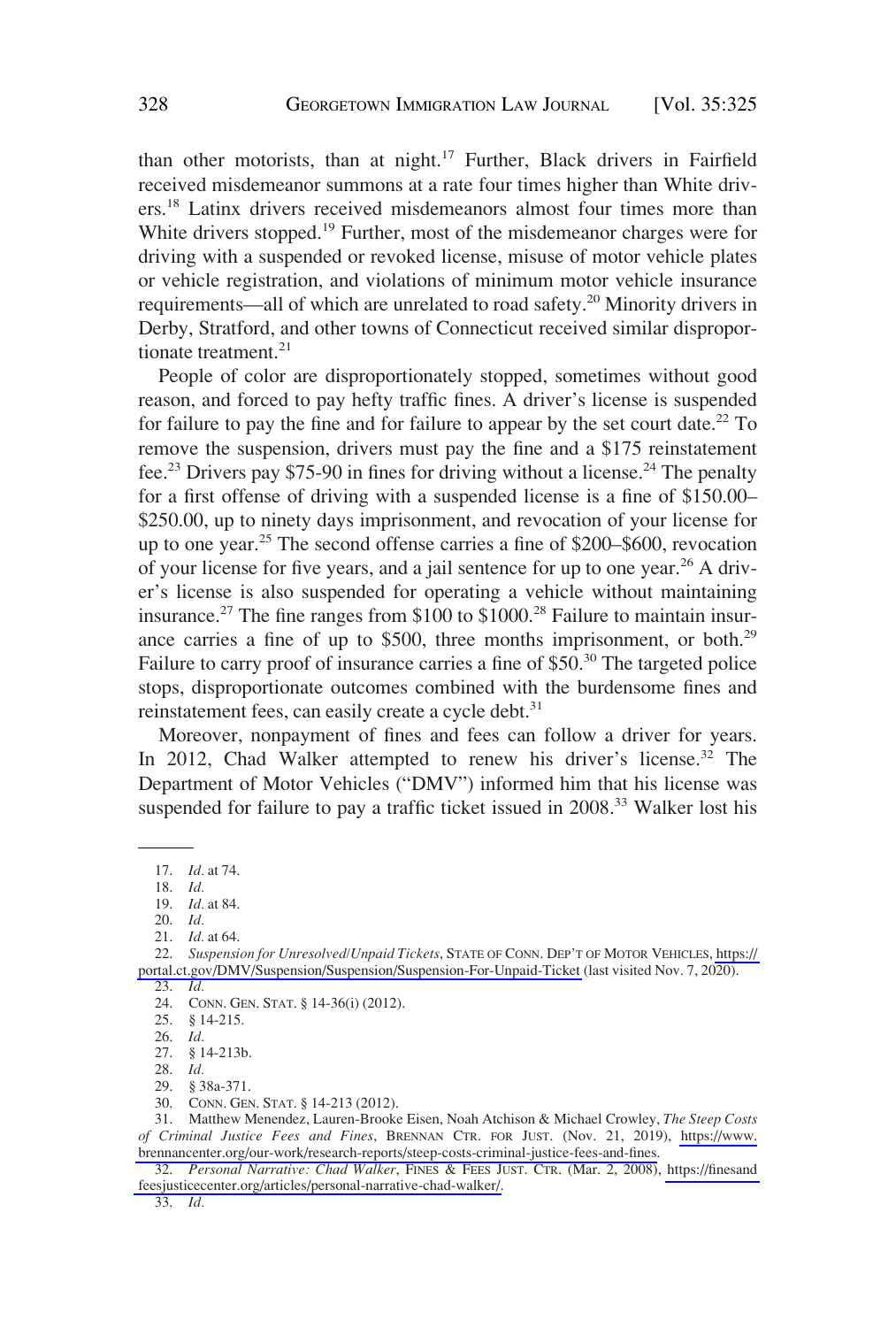<span id="page-4-0"></span>job in 2008, so he could not pay the ticket.<sup>34</sup> To renew his license, he needed to pay the debt and the renewal fee.<sup>35</sup> He could not afford to do so and continued to drive with his suspended license.<sup>36</sup> As of 2019, he has not been able to pay his debt.<sup>37</sup> The only offer of payment assistance came from a collection agency, which offered him a five-year plan with a  $26\%$  interest charge.<sup>38</sup> He declined the offer because he was unsure if he could keep up with the payments.<sup>39</sup> He is already struggling to keep one of the few jobs that does not require him to have a driver's license.<sup>40</sup> A driver's license is a common requirement for many jobs.<sup>41</sup> The excessive fines and fees, unrelated to safety, along with the disproportionate traffic stops needlessly oppress Black, Brown, and poor people.

#### B. *South Carolina*

South Carolina is one of the most oppressive states for Black people.<sup>42</sup> This State lynches Black people through fines and fees. One out of every six residents in South Carolina lives in poverty.<sup>43</sup> In South Carolina, 68.6% of the population is White but only 11.2% of White people live below the poverty line.<sup>44</sup> In contrast, 27% and 6% of the population are Black and Latinx, respectively.<sup>45</sup> Yet, 26.7% Black and 28.6% Latinx people live below the poverty line.<sup>46</sup> The poverty rate of Black people is more than double the rate for White people, most of the Black population lives in poverty, and the Latinx poverty rate almost quadruples the Latinx population.<sup>47</sup> Moreover,

41. *See* Alana Semuels, *No Driver's License, No Job*, THE ATLANTIC (June 15, 2016), [https://www.](https://www.theatlantic.com/business/archive/2016/06/no-drivers-license-no-job/486653/)  [theatlantic.com/business/archive/2016/06/no-drivers-license-no-job/486653/.](https://www.theatlantic.com/business/archive/2016/06/no-drivers-license-no-job/486653/)

42. *See* Jemar Tisby, *I'm a Black Man Who Moved to the Deep South. Here's What It's Teaching Me About Rac*e, VOX (Jan. 4, 2019), [https://www.vox.com/first-person/2017/10/31/16571238/black-man-deep](https://www.vox.com/first-person/2017/10/31/16571238/black-man-deep-south-race)[south-race;](https://www.vox.com/first-person/2017/10/31/16571238/black-man-deep-south-race) Thomas F. Schaller, *South Carolina's Racist History*, BALTIMORE SUN (June 23, 2015), [https://](https://www.baltimoresun.com/opinion/op-ed/bs-ed-schaller-0624-20150623-column.html)  [www.baltimoresun.com/opinion/op-ed/bs-ed-schaller-0624-20150623-column.html;](https://www.baltimoresun.com/opinion/op-ed/bs-ed-schaller-0624-20150623-column.html) *South Carolina's History of Discrimination*, GREENVILLE NEWS (Jan. 27, 2019), [https://www.greenvilleonline.com/story/news/2019/01/](https://www.greenvilleonline.com/story/news/2019/01/27/history-racism-south-carolina-background/2460480002/)  [27/history-racism-south-carolina-background/2460480002/;](https://www.greenvilleonline.com/story/news/2019/01/27/history-racism-south-carolina-background/2460480002/) *Cops Bought Burger King for Dylann Roof Following His Arrest*, KABC-TV (June 23, 2015), [https://abc7.com/dylann-roof-south-carolina-church](https://abc7.com/dylann-roof-south-carolina-church-shooting-emanuel-african-methodist-episcopal/801013/)[shooting-emanuel-african-methodist-episcopal/801013/;](https://abc7.com/dylann-roof-south-carolina-church-shooting-emanuel-african-methodist-episcopal/801013/) Debbie Elliot, *5 Years After Charleston Church Massacre, What Have We Learned?*, NPR (June 17, 2020), [https://www.npr.org/2020/06/17/878828088/5](https://www.npr.org/2020/06/17/878828088/5-years-after-charleston-church-massacre-what-have-we-learned)  [years-after-charleston-church-massacre-what-have-we-learned.](https://www.npr.org/2020/06/17/878828088/5-years-after-charleston-church-massacre-what-have-we-learned)

43. *Poverty in South Carolina*, WELFARE INFO, [https://www.welfareinfo.org/poverty-rate/south](https://www.welfareinfo.org/poverty-rate/south-carolina/)[carolina/](https://www.welfareinfo.org/poverty-rate/south-carolina/) (last visited Nov. 7, 2020); *see also QuickFacts, South Carolina*, U.S. CENSUS BUREAU, [https://](https://www.census.gov/quickfacts/SC) [www.census.gov/quickfacts/SC](https://www.census.gov/quickfacts/SC) (last visited Nov. 7, 2020).

44. *Id.* 

45. *Id.* 

<sup>34.</sup> *Id.* 

<sup>35.</sup> *Id.* 

<sup>36.</sup> *Id.*  37. *Id.* 

<sup>38.</sup> *Id.* 

<sup>39.</sup> *Id.* 

<sup>40.</sup> *Id.* 

<sup>46.</sup> *Id.* 

<sup>47.</sup> Nusrat Choudhury, *We're Suing South Carolina for Driving People into Poverty*, ACLU (Nov. 14, 2019), [https://www.aclu.org/news/racial-justice/were-suing-south-carolina-for-driving-people-into](https://www.aclu.org/news/racial-justice/were-suing-south-carolina-for-driving-people-into-poverty/)[poverty/.](https://www.aclu.org/news/racial-justice/were-suing-south-carolina-for-driving-people-into-poverty/)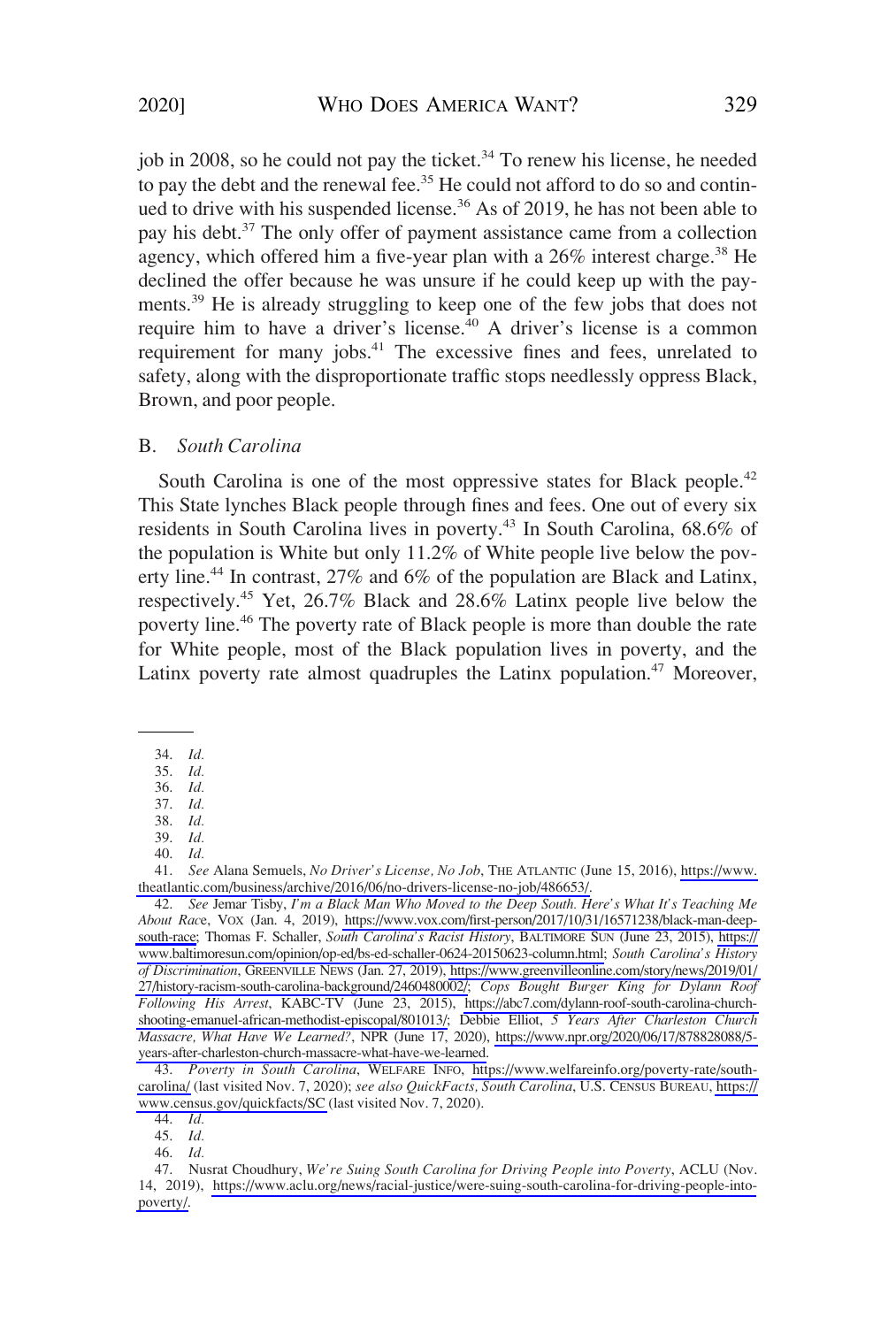Black drivers constitute 48% of the driver's license suspensions for failure to pay traffic tickets.<sup>48</sup>

The median commute distance in South Carolina is 7.6 miles each way and 92% of the people commute to work by driving or carpool—a figure higher than the national average of  $85.6\%$ .<sup>49</sup> In South Carolina, a driver's license may be suspended for failure to comply with a traffic citation or summons.<sup>50</sup> The driver must pay the associated fines and fees or the license will be suspended.<sup>51</sup> If the license is suspended, the driver must pay the citation fee in full and the \$100 reinstatement fee.<sup>52</sup> The punishment for the first offense of driving with a suspended driver's license is a fine of \$300 or imprisonment for no more than thirty days.<sup>53</sup> If it is the driver's second offense, the driver must pay \$600 or be imprisoned for sixty days.<sup>54</sup> For a third or subsequent offense, the person is fined \$1,000 and imprisoned for up to ninety days or confined to a person's place of residence for no less than ninety days and no more than six months.<sup>55</sup> Moreover, a motorist unable to present the required insurance documents to a traffic official must pay a fine of \$100 to \$200 and may have his registration and license plates confiscated.<sup>56</sup> The State adds a \$5 surcharge for every day the driver fails to submit.<sup>57</sup>

The American Civil Liberties Union filed a class action in October 2019 to address the automatic driver's license suspensions for unpaid fines and fees.<sup>58</sup> The matter is still ongoing.<sup>59</sup> One of the plaintiffs is Janice Carter, an Air Force veteran.<sup>60</sup> Following her honorable discharge, she struggled to find a steady income.<sup>61</sup> In 2018, her annual income was \$5,360.<sup>62</sup> In 2016, she received a speeding ticket for \$129.<sup>63</sup> She was unable to pay, unable to appear before the court, and therefore tried *in absentia*. 64 The DMV suspended her license indefinitely upon notification of her failure to pay.<sup>65</sup> Ms. Carter never received a notice from the court or the DMV.<sup>66</sup>

<sup>48.</sup> *Id.* 

<sup>49.</sup> Complaint at 14–15, White v. Shwedo, No. 2:19-cv-03083-RMG, 2020 WL 2315800 (D.S.C. May 11, 2020).

<sup>50.</sup> S.C. CODE ANN. § 56-25-20 (2012).

<sup>51.</sup> *Id.* 

<sup>52.</sup> SCDMV,<http://scdmvonline.com/Driver-Services/Reinstatement>(last visited Oct. 9, 2020).

<sup>53.</sup> S.C. CODE ANN. § 56-1-460 (2012).

<sup>54.</sup> *Id.* 

<sup>55.</sup> *Id.* 

<sup>56.</sup> S.C. CODE ANN. § 56-10-240 (2016).

<sup>57.</sup> *Id.* 

<sup>58.</sup> Choudhury, *supra* note 47.

<sup>59.</sup> *White v. Shwedo, Legal Documents*, ACLU,<https://www.aclu.org/cases/white-v-shwedo>(last visited Nov. 7, 2020).

<sup>60.</sup> Complaint, White v. Shwedo, *supra* note 49, at 9.

<sup>61.</sup> *Id.* at 46.

<sup>62.</sup> *Id.* at 47.

<sup>63.</sup> *Id.* at 49.

<sup>64.</sup> *Id.* 

<sup>65.</sup> *Id.* at 40.

<sup>66.</sup> *Id.*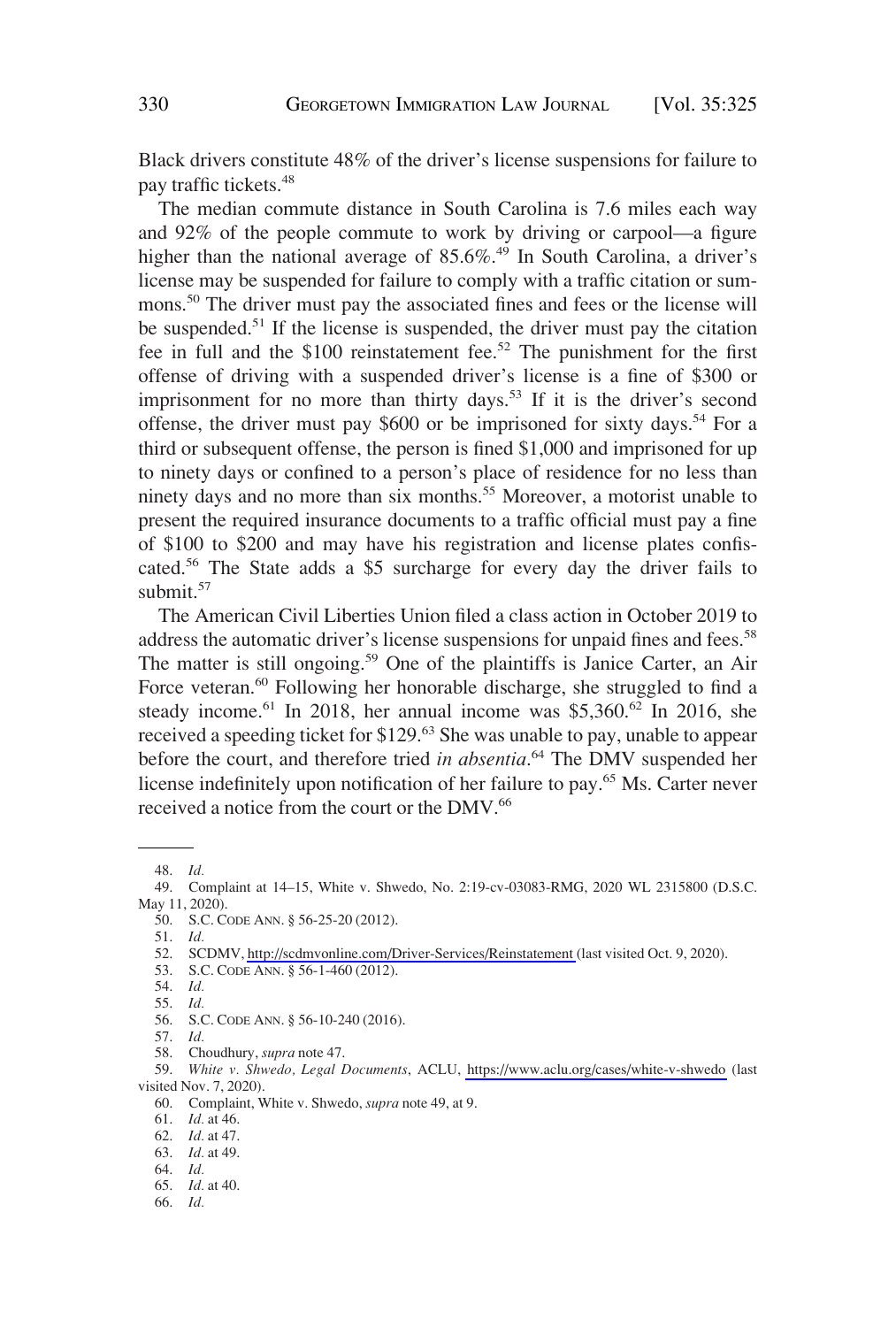<span id="page-6-0"></span>In 2018, she received another speeding ticket while driving in Florida.<sup>67</sup> She could not arrange her schedule at her job in South Carolina to attend the hearing in Florida, so she was again tried *in absentia* and ordered to pay \$129.<sup>68</sup> The DMV suspended her license again.<sup>69</sup> She did not receive any notice and was unaware of the suspension.<sup>70</sup> Later in 2018, she was ticketed in South Carolina for driving with a defective headlight and a suspended driver's license.<sup>71</sup> This was the first time she learned of the suspensions.<sup>72</sup> The DMV informed her that the only way to remove the suspensions was to pay her debt and a reinstatement fee of \$100.<sup>73</sup> Carter missed the third hearing because it was too far from her home, she could not get a ride, and there was no reliable public transportation.<sup>74</sup> Her hearing was at 9:00 am.<sup>75</sup> *In absentia*, she was sentenced to a total of \$879.50 in fines and fees—\$647 for driving under suspension and \$232.50 for the defective headlight.<sup>76</sup> She received the notices in January 2019, stating that her license would be suspended unless she paid the fines and fees in full by February  $2019$ .<sup>77</sup> Carter could not afford to pay and received two additional suspensions, one for each offense.<sup>78</sup>

Janice Carter is unable to pay a total of \$1,637.50 in traffic fines and reinstatement fees.<sup>79</sup> She is unable to accept a better paying position because her driver's license is suspended. She is trapped by America's system of fines and fees. Emily Bellamy and Linquista White are the two other Black women with similar experiences, represented in the lawsuit. These women, like many Black and Brown people in South Carolina, live in fear, wondering if they will ever escape the cycle of fines and fees and be free to progress without unnecessary oppression.

#### C. *Florida*

Florida raises its revenue through the imposition of fines and fees on criminal defendants, especially through traffic infractions.<sup>80</sup> In 2018 alone, Florida raised \$442 million in revenue through fines and fees.<sup>81</sup> In Florida, a driver's license is suspended for failure to pay or appear within 10 days of such

67. *Id.*  68. *Id.*  69. *Id.* at 51. 70. *Id.*  71. *Id.*  72. *Id.*  73. *Id.* at 51–52. 74. *Id.* at 52. 75. *Id.*  76. *Id.*  77. *Id.*  78. *Id.* at 53. 79. *Id.*  80. Menendez et al., *supra* note 14, at 3. 81. *Id.* at 27.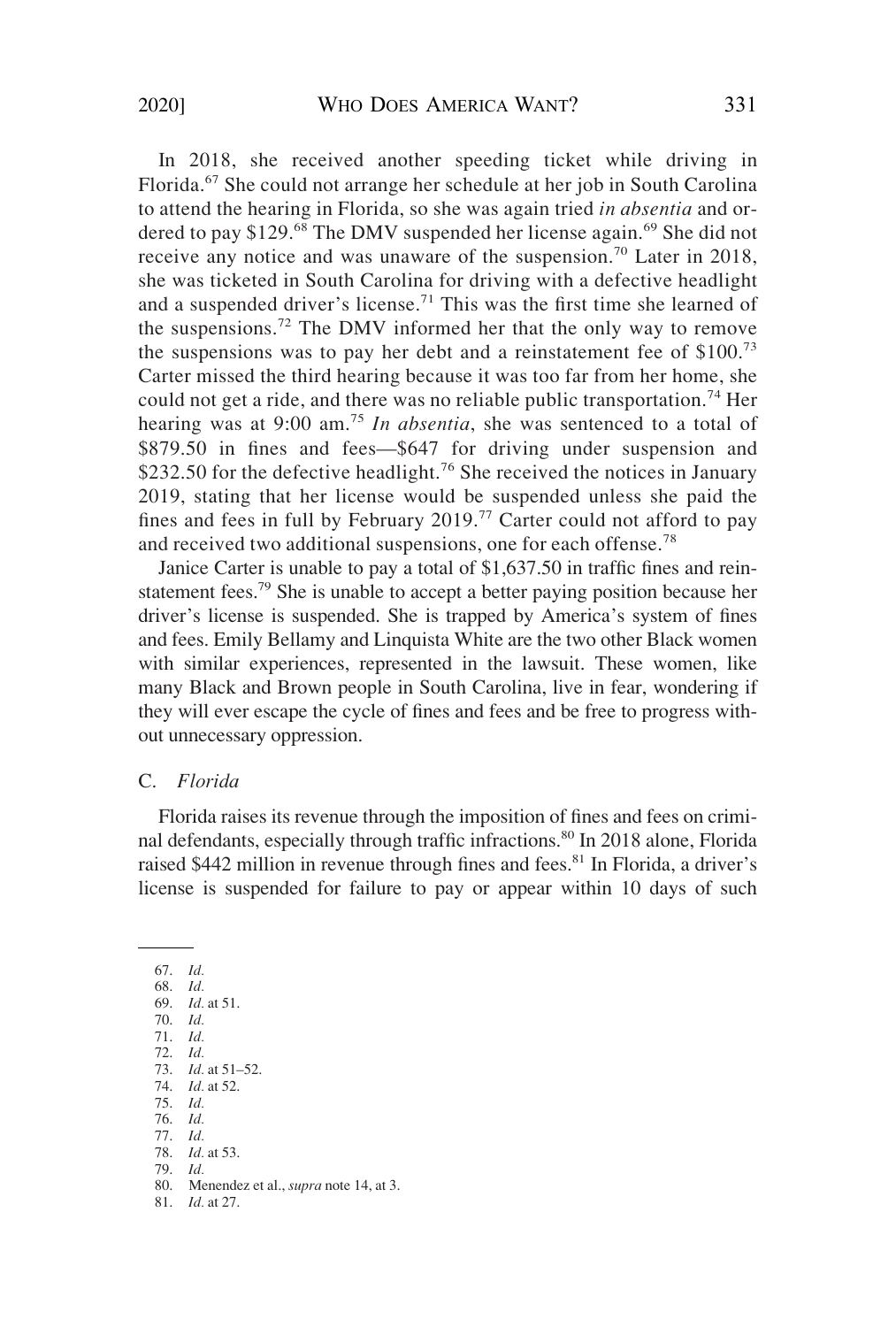failure.<sup>82</sup> Moreover, one in eight drivers has a suspended license, and less than 4% of these suspensions are related to public safety issues, such as drunk driving.<sup>83</sup> Further, Black drivers' licenses are suspended 1.5 times the rate they are represented in the general population.<sup>84</sup>

The fines and fees are arbitrary and unnecessarily burdensome. It costs at least \$67 to reinstate a suspended license after payment of outstanding fines and fees.<sup>85</sup> Drivers can get a restricted license after a suspension for driving under the influence but not for a suspended license due to nonpayment.<sup>86</sup> The suspension remains in place until all fines and fees are paid. $87$  If a driver's payment is over ninety days late, the clerk may refer the case to a private collection agency, and that agency can charge an additional 40% of original debt owed.<sup>88</sup>

Moreover, in Jacksonville, Florida, driver's licenses were suspended or could not be obtained, because of unpaid pedestrian tickets.<sup>89</sup> Of all pedestrian tickets, 55% were given to Black drivers, who only represented 29% of the city's population.<sup>90</sup> Of the tickets given to Black drivers, 54% led to license suspensions.<sup>91</sup> The fine for a pedestrian ticket is \$65.<sup>92</sup> Further, individuals with serious criminal convictions must pay all outstanding court debt before they can vote.<sup>93</sup> In Florida, 1.5 million individuals are disenfranchised post-sentence and more than one in five African Americans is disenfranchised. <sup>94</sup> Florida's message to Black people is clear: "You walk, we crush you; you drive, we crush you, and your vote does not matter."

Patshawndria Ivey received the message clearly. Ivey, 22 years old, of West Little River in Miami-Dade County, had her driver's license suspended

<sup>82.</sup> Carson Whitelemons, Ashley Thomas & Sarah Couture, *Driving on Empty: Florida's Counterproductive and Costly Driver's License Suspension Practices*, FINES & FEES JUST. CTR. (Oct. 2019), [https://finesandfeesjusticecenter.org/articles/driving-on-empty-florida-drivers-license-suspension](https://finesandfeesjusticecenter.org/articles/driving-on-empty-florida-drivers-license-suspension-fines-fees/)[fines-fees/;](https://finesandfeesjusticecenter.org/articles/driving-on-empty-florida-drivers-license-suspension-fines-fees/) *see also Chapter 2: Your Driving Privilege*, STATE OF FLORIDA, [https://www.stateofflorida.](https://www.stateofflorida.com/driving-privilege/#:%E2%88%BC:text=Chapter%202%3A%20Your%20Driving%20Privilege&text=You%20cannot%20get%20a%20license,of%20mental%20or%20physical%20problems)  com/driving-privilege/#:�[:text=Chapter%202%3A%20Your%20Driving%20Privilege&text=You%20cannot](https://www.stateofflorida.com/driving-privilege/#:%E2%88%BC:text=Chapter%202%3A%20Your%20Driving%20Privilege&text=You%20cannot%20get%20a%20license,of%20mental%20or%20physical%20problems)  [%20get%20a%20license,of%20mental%20or%20physical%20problems](https://www.stateofflorida.com/driving-privilege/#:%E2%88%BC:text=Chapter%202%3A%20Your%20Driving%20Privilege&text=You%20cannot%20get%20a%20license,of%20mental%20or%20physical%20problems) (last visited Nov. 7, 2020).

<sup>83.</sup> *Florida Campaign: Driver's License Suspension, Elimination of Fees*, FINES & FEES JUST. CTR., <https://finesandfeesjusticecenter.org/campaigns/florida-campaign-fines-fees/>(last visited Nov. 7, 2020).

<sup>84.</sup> Whitelemons et al., *supra* note 82, at 5.

<sup>85.</sup> *Id.* at 13.

<sup>86.</sup> *Id.* at 14.

<sup>87.</sup> *Id.* 

<sup>88.</sup> *Id.* 

<sup>89.</sup> *See* Ben Conarck, *Pedestrian Tickets Lead to Hundreds of Suspended Driver's Licenses in Jacksonville*, FLORIDA TIMES-UNION (Dec. 13, 2017, 11:37 AM), [https://www.jacksonville.com/news/](https://www.jacksonville.com/news/metro/public-safety/2017-12-13/pedestrian-tickets-lead-hundreds-suspended-driver-s-licenses)  [metro/public-safety/2017-12-13/pedestrian-tickets-lead-hundreds-suspended-driver-s-licenses](https://www.jacksonville.com/news/metro/public-safety/2017-12-13/pedestrian-tickets-lead-hundreds-suspended-driver-s-licenses).

<sup>90.</sup> *Id.*  91. *Id.* 

<sup>92.</sup> *Id.* 

<sup>93.</sup> Patricia Mazzei, *Ex-Felons in Florida Must Pay Fines Before Voting, Appeals Court Rules*, N.Y. TIMES (Sept. 11, 2020), [https://www.nytimes.com/2020/09/11/us/florida-felon-voting-rights.html.](https://www.nytimes.com/2020/09/11/us/florida-felon-voting-rights.html)

<sup>94.</sup> Christopher Uggen, Ryan Larson & Sarah Shannon, *6 Million Lost Voters: State-Level Estimates of Felony Disenfranchisement, 2016*, SENTENCING PROJECT (Oct. 6, 2016), [https://www.sentencingproject.org/](https://www.sentencingproject.org/publications/6-million-lost-voters-state-level-estimates-felony-disenfranchisement-2016/?ga=2.100391518.1139093876.1599960644-734820819.1599960644)  [publications/6-million-lost-voters-state-level-estimates-felony-disenfranchisement-2016/?ga=2.100391518.](https://www.sentencingproject.org/publications/6-million-lost-voters-state-level-estimates-felony-disenfranchisement-2016/?ga=2.100391518.1139093876.1599960644-734820819.1599960644)  [1139093876.1599960644-734820819.1599960644](https://www.sentencingproject.org/publications/6-million-lost-voters-state-level-estimates-felony-disenfranchisement-2016/?ga=2.100391518.1139093876.1599960644-734820819.1599960644).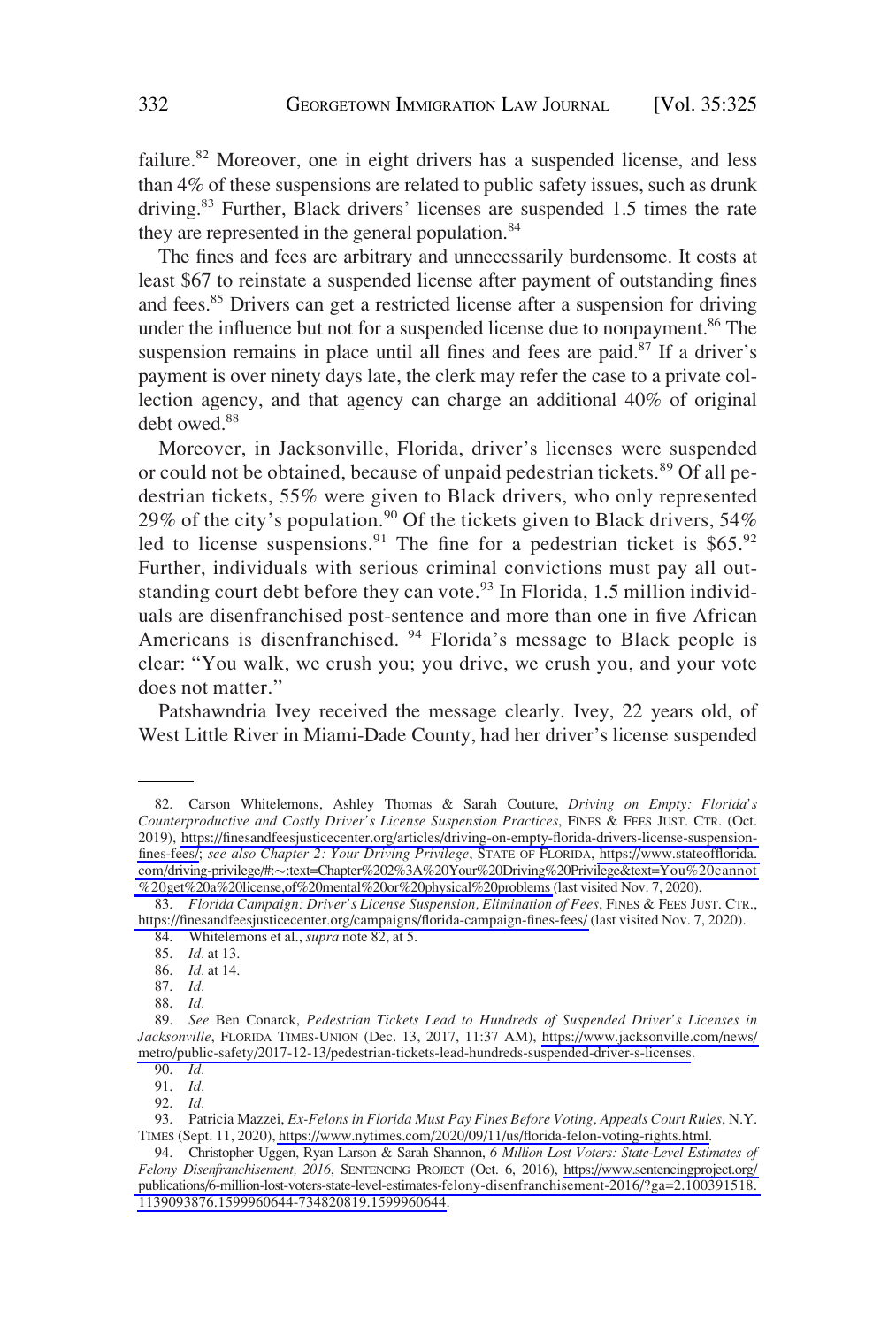<span id="page-8-0"></span>because of unpaid fines.<sup>95</sup> When she was 16 years old, she received her first ticket for driving a friend's car with expired tags.<sup>96</sup> She started a payment plan but could not keep up with the payments after moving to Georgia.<sup>97</sup> When she returned to Florida, the debt was \$500, and she could not afford to pay it.98 When an officer pulled her over in February 2019, the officer recognized Ivey's license was suspended and placed her in jail.<sup>99</sup> Ivey was four months pregnant at the time.<sup>100</sup> America told Ivey, "We do not want you or your unborn Black child."

#### D. *Georgia*

Georgia's laws are the most conducive to municipal taxation by citation.<sup>101</sup> In 1983, in a case that originated in Georgia, the U.S. Supreme Court ruled that prior to sentencing, courts must consider the defendant's ability to pay.102 Thirty-seven years later, drivers' licenses are suspended for failure to pay fines and fees, without any true consideration of the driver's ability to pay.103 Georgia grants broad authority to its municipal courts to levy fines and fees for municipal revenue. Black and Brown people are punished for  $it$ <sup>104</sup>

Georgia's heavy reliance on fines and fees for revenue is a daily form of oppression, especially for Black and Brown people.105 One out of every 5.9 residents of Georgia lives in poverty.<sup>106</sup> Black and Brown poverty rates are twice the amount of Whites, when Whites are 60% of Georgia's population.<sup>107</sup> Doraville, an Atlanta suburb, budgeted for fines and fees to make up 17 to 30% of its revenue.108 In at least three Georgia cities, Georgia collects money for unpaid fines and fees from residents' tax returns.<sup>109</sup> In these three cities, 97% of the defendants were found guilty, in 59% of the cases there

<sup>95.</sup> Mary Elen Klas, *Bill Would End Florida's Practice of Suspending Licenses for Driving While Broke*, MIAMI HERALD (Jan. 22, 2020, 6:18 PM), [https://www.miamiherald.com/news/politics](https://www.miamiherald.com/news/politics-government/state-politics/article239466463.html)[government/state-politics/article239466463.html.](https://www.miamiherald.com/news/politics-government/state-politics/article239466463.html)

<sup>96.</sup> *Id.* 

<sup>97.</sup> *Id.* 

<sup>98.</sup> *Id.* 

<sup>99.</sup> *Id.* 

<sup>100.</sup> *Id.* 

<sup>101.</sup> Dick Carpenter, Ricard Pochkhanawala & Mindy Menjou, *Municipal Fines and Fees: A 50- State Survey of State Laws, Overall Results*, INST. FOR JUST. (Jan. 1, 2020), [https://ij.org/report/fines-and](https://www.ij.org/report/fines-and-fees-home/)[fees-home/.](https://www.ij.org/report/fines-and-fees-home/)

<sup>102.</sup> Bearden v. Georgia, 461 U.S. 660, 672 (1983).

<sup>103.</sup> FREE TO DRIVE, *supra* note 11.

<sup>104.</sup> TARGETED FINES AND FEES AGAINST COMMUNITIES OF COLOR, CIVIL RIGHTS & CONSTITUTIONAL IMPLICATIONS, U.S. COMM'N ON CIVIL RIGHTS 22 (Sept. 2017), [https://www.usccr.gov/](https://www.usccr.gov/pubs/2017/Statutory_Enforcement_Report2017.pdf)  [pubs/2017/Statutory\\_Enforcement\\_Report2017.pdf.](https://www.usccr.gov/pubs/2017/Statutory_Enforcement_Report2017.pdf)

<sup>105.</sup> *Id.* 

<sup>106.</sup> *Poverty Rate in Georgia*, *supra* note 43; *see also Quick Facts, Georgia*, *supra* note 43.

<sup>107.</sup> *Poverty Rate in Georgia*, *supra* note 43; QUICK FACTS, GEORGIA, *supra* note 43.

<sup>108.</sup> Carpenter et al., *supra* note 101.

<sup>109.</sup> Dick Carpenter II, Kyle Sweetland, Jennifer McDonald, *The Price of Taxation by Citation*, INST. FOR JUST., 23 (2019), [https://ij.org/wp-content/uploads/2019/10/Taxation-by-Citation-FINAL-](https://ij.org/wp-content/uploads/2019/10/Taxation-by-Citation-FINAL-USE.pdf)[USE.pdf.](https://ij.org/wp-content/uploads/2019/10/Taxation-by-Citation-FINAL-USE.pdf)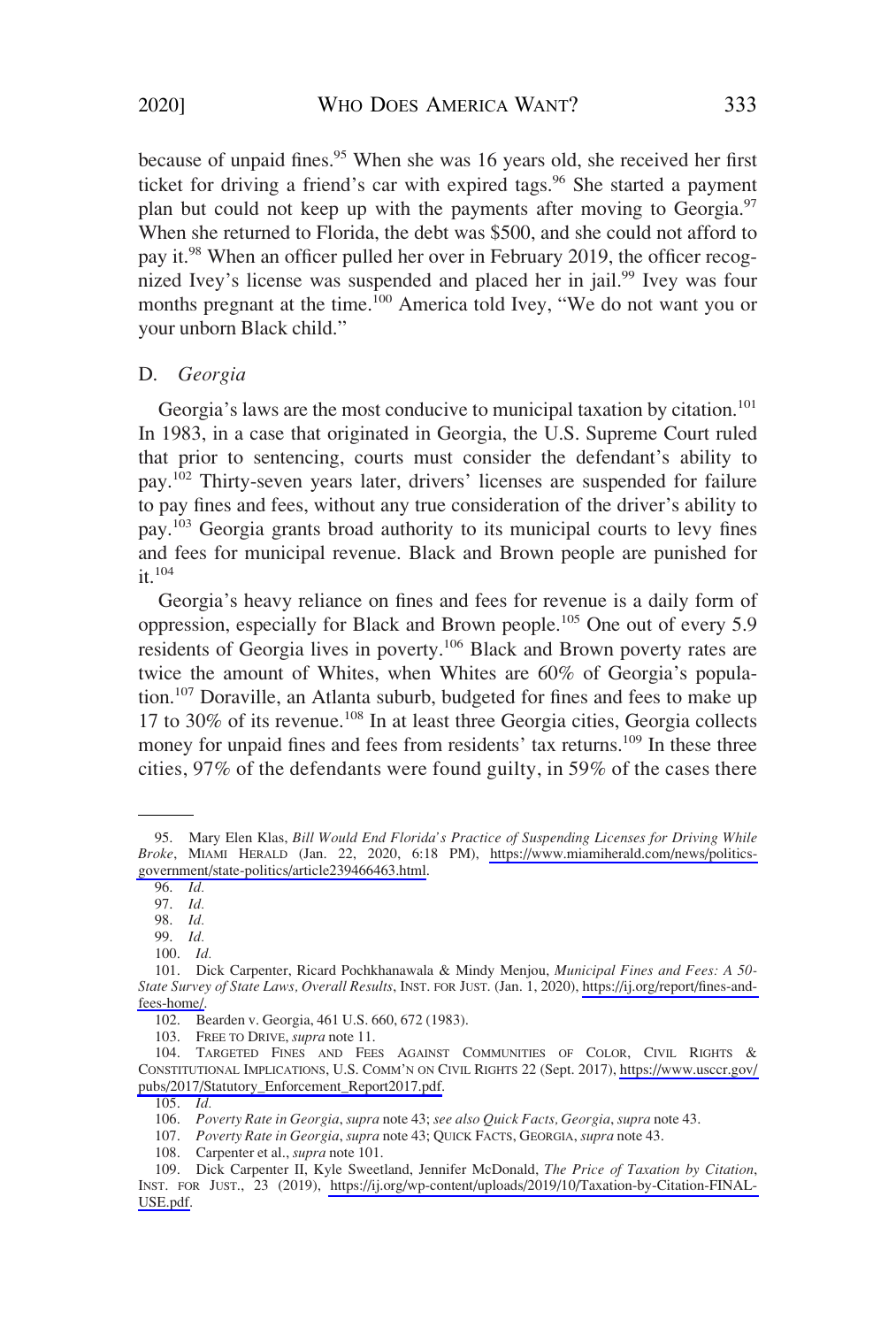was an ability to pay determination, and 38% of the defendants were sentenced to probation. $110$  In most probation cases, the defendants were informed that additional charges would be added to their original debt if they failed to pay after one month.<sup>111</sup> Tickets were mostly for non-speeding violations and trivial infractions such as sitting in a park after closing.<sup>112</sup>

Further, in La Grange, Georgia, the fines and fees were added to the residents' utility bills, of which failure to pay will result in termination.<sup>113</sup> Several of the convictions were more than ten years old when added to the utility bill and the amounts ranged from  $$200$  to  $$4,000$ .<sup>114</sup> The court debt arose from convictions such as cursing in public, walking in the street, and having an open liquor container.  $115$ 

April Walton, 37 years old, who lives in La Grange, Georgia, is a plaintiff in a pending case challenging the constitutionality of adding fines and fees to utility bills.116 She is a single mother of three children and the sole caretaker of her disabled mother.117 In 2015, she incurred court debt for the possession of marijuana during a traffic stop.118 She was sentenced to twelve months of probation and \$1,145 in fines and fees, with an additional \$45 in monthly probation supervision fees.<sup>119</sup> She was unable to fully pay the debt during the probation period.120 Thus, the City's probation department transferred her remaining debt of \$853.60 to the City's Collection Department with an interest rate of  $6.25\%$ <sup>121</sup>

Subsequently, Walton requested utility services at her home and the City added the \$907.79 of court debt to her utility account.<sup>122</sup> She entered into an agreement to pay \$90 each month towards her court fines.123 She made some of the payments but then received an automated call stating that if she did not pay her utility invoice, her service would be disconnected.124 Twenty percent of the invoice was court debt.125 Unable to pay, the City disconnected her gas and electricity for three days in February 2017.<sup>126</sup> She was forced to live with

120. *Id.* at 47–48.

124. *Id.* at 49.

126. *Id.* 

<sup>110.</sup> *Id.* at 24.

<sup>111.</sup> *Id.* at 25.

<sup>112.</sup> *Id.* at 20–21.

<sup>113.</sup> Complaint at 3, Ga. State Conference of the NAACP v. City of LaGrange, 940 F.3d 627 (11th Cir. 2019) (No. 18-10053).

<sup>114.</sup> *Id.* at 22.

<sup>115.</sup> *Id.* 

<sup>116.</sup> *Id.* at 47.

<sup>117.</sup> *Id.* 

<sup>118.</sup> Complaint, City of LaGrange, *supra* note 113, at 47.

<sup>119.</sup> *Id.* 

<sup>121.</sup> *Id.* at 48.

<sup>122.</sup> *Id.* 

<sup>123.</sup> *Id.* 

<sup>125.</sup> *Id.*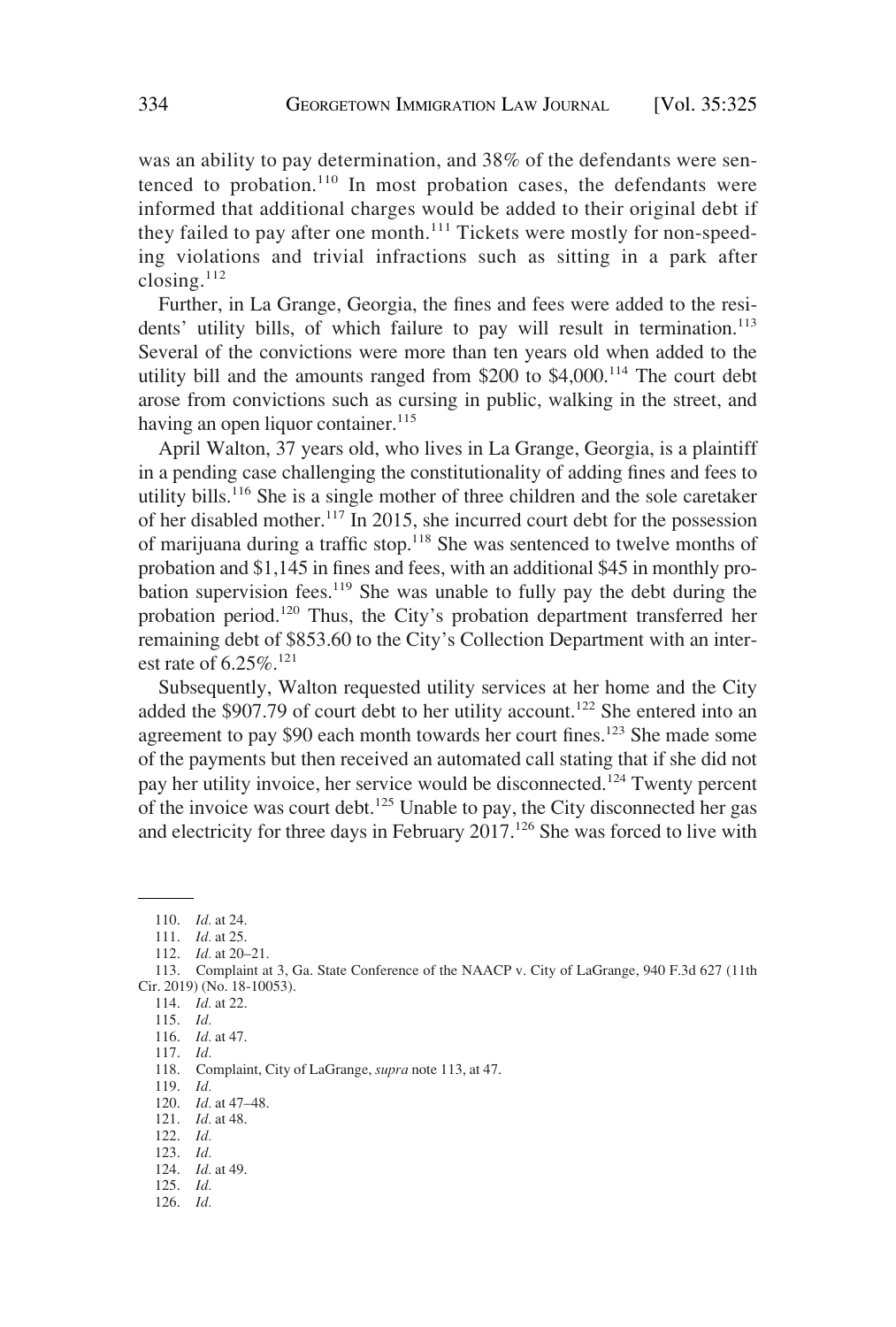<span id="page-10-0"></span>her brother and to send her children to stay with her ex-husband.<sup>127</sup> She used her tax refund check to pay the debt and services were restored.<sup>128</sup> Ms. Walton continues to live in fear that her services will be disconnected again because she lives paycheck to paycheck and is not sure she will always have \$90 to pay towards her court debt.<sup>129</sup>

### F. *The Need for Alternatives and the Impact of COVID-19*

Four different states, similar stories of oppression, all underlined with hopelessness. People are supposed to work hard in America and see the fruits of their labor. The fines and fees system is a manmade obstacle course designed to benefit only the wealthy. Black, Brown, and poor people often have to choose between appearing in court or losing their jobs—the same job they need to pay their fees. The court makes very little accommodation for them. Black, Brown, and poor people are trapped in a cycle of poverty with no governmental paths of escape.

Instead of placing people in jails or suspending their licenses because they are too poor to pay, governments should consider alternatives. For people like Chad Walker, Jessica Carter, and Patshawndria Ivey, governments should recognize their efforts to pay and eventually cancel their debts. These individuals tried to pay their debts but simply could not afford to pay it. The government should implement mandatory fee waiver systems, when a person is clearly unable to pay the requisite fines and fees. Such individuals can instead perform meaningful community service.

The government should grant restricted licenses to those in debt so they can continue to drive to their jobs, earn money, and pay off the debt. Ideally, there should be a federal rule preventing all forms of local government from implementing fees for trivial traffic violations. There should be a nationwide cap for fines, fees, and court costs, and not just a state cap as done in Missouri.<sup>130</sup> More judges should seriously consider a person's ability to pay, as required by the law.131 When a defendant is unable to pay, judges should automatically order community service or a free diversion program.132 Poor people should not be called on to give a pound of flesh.<sup>133</sup>

Further, there should be day fines where people are able to pay according to their income, as done in Germany and other European countries.<sup>134</sup> There

132. *See* ALEXANDRA NATAPOFF, PUNISHMENT WITHOUT CRIME 235-236 (2018).

<sup>127.</sup> *Id.* 

<sup>128.</sup> *Id.* at 50.

<sup>129.</sup> *Id.* 

<sup>130.</sup> *Missouri SB 5: Modifies Distribution of Traffic Fines and Court Costs Collected by Municipal Courts*, FINES & FEES JUST. CTR. (Dec. 1, 2014), [https://finesandfeesjusticecenter.org/articles/missouri](https://www.finesandfeesjusticecenter.org/articles/missouri-sb-5-fines-fees-municipal-courts/)[sb-5-fines-fees-municipal-courts/.](https://www.finesandfeesjusticecenter.org/articles/missouri-sb-5-fines-fees-municipal-courts/)

<sup>131.</sup> Menendez et al., *supra* note 14, at 11; *see also* Bearden v. Georgia, 461 U.S. 660, 672 (1983).

<sup>133.</sup> ALEXES HARRIS, A POUND OF FLESH: MONEY SANCTIONS AS PUNISHMENT FOR THE POOR 2  $(2016)$ .

<sup>134.</sup> Elena Kantorowicz-Reznichenko, *Day Fines: Reviving the Idea and Reversing the (Costly) Punitive Trend*, 55 AM. CRIM. L. REV. 333, 341 (2018).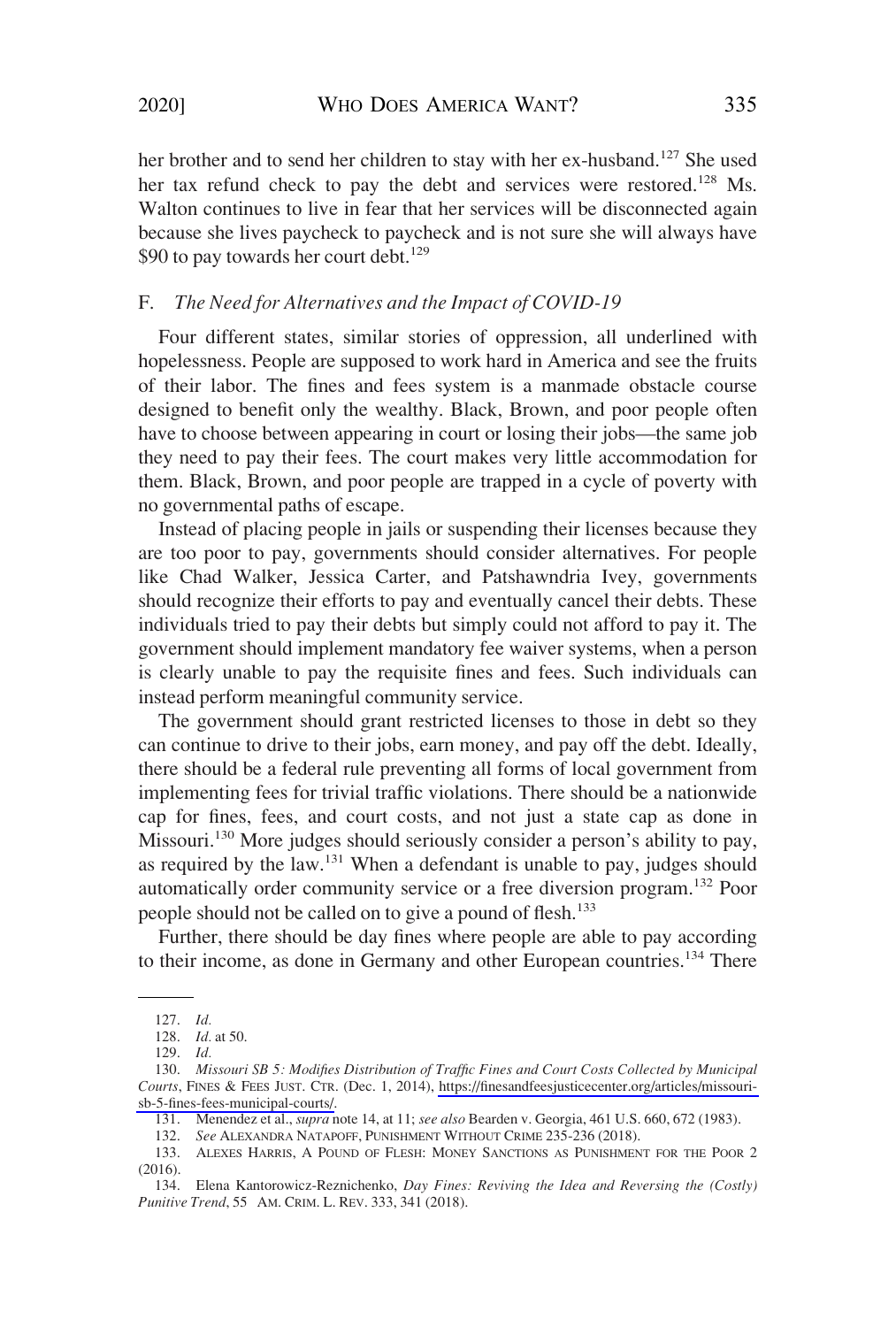should be payment plans without an initiation fee and outrageous interest rates for delinquent payments; less targeted police nets within Black and Brown communities; $^{135}$  and a repeal of all laws allowing people to be placed in county jail only because they are unable to pay the fines and fees for traffic tickets and other trivial misdemeanors, such as jaywalking. America needs a humanistic approach to fines and fees. These are all practical suggestions that can be implemented by all States. Oppressing Black, Brown, and poor people with unnecessary fines and fees should not be the standard for increasing revenue.

Even in the middle of a pandemic, America fails to see Black, Brown, and poor people as humans. In response to COVID-19, some counties in Georgia extended the deadline for all municipal payments or capped low risk moving violations to \$50.136 Through judicial intervention, several counties in Florida postponed driver's license suspensions for non-court ordered sanctions in all civil traffic cases, granted extensions for payment of fines and fees for non-criminal violations, cancelled payment plans, and will allow people to re-enroll without penalty.<sup>137</sup> Most of the extensions were for 30-60 days.<sup>138</sup>

However, many Americans lost their jobs during the COVID-19 pandemic and many businesses were closed permanently.<sup>139</sup> The majority of those Americans were Black and Brown.<sup>140</sup> These minor steps will not suffice. States need to do more to correct the injustices of the fines and fees system for minor traffic violations. The declaration for the year 2020 is "No More"—no more will Black and Brown people continue to suffer in silence.<sup>141</sup> The fines and fees system must be revamped. The revenue for towns must not be built on the blood and breath of Black and Brown people. They belong here and should not have to fight to prove it daily. The time has come for new rules to be made.

True justice involves fairness. It is unfair for Black, Brown, and poor people to suffer such plights when there are alternatives to the current system. Without fairness in the fines and fees justice system, the message is clear: Black, Brown, and poor people are unwanted in America.

<sup>135.</sup> NATAPOFF, *supra* note 132, at 231.

<sup>136.</sup> *Id.* 

<sup>137.</sup> *Id.* 

<sup>138.</sup> *Id.* 

<sup>139.</sup> Elise Gould & Valerie Wilson, *Black Workers Face Two of the Most Lethal Preexisting Conditions for Coronavirus—Racism and Economic Inequality,* ECON. POLICY INST. (June 1, 2020), <https://www.epi.org/publication/Black-workers-covid/>.

<sup>140.</sup> *Id.* 

<sup>141.</sup> *See* Jeremiah A. DeBerry, *In a Time of Reckoning on Racism, Silence is No Longer an Option*, LAW.COM (July 13, 2020), [https://www.law.com/americanlawyer/2020/07/13/in-a-time-of-reckoning-on](https://www.law.com/americanlawyer/2020/07/13/in-a-time-of-reckoning-on-racism-silence-is-no-longer-an-option/)[racism-silence-is-no-longer-an-option/;](https://www.law.com/americanlawyer/2020/07/13/in-a-time-of-reckoning-on-racism-silence-is-no-longer-an-option/) Yvonne Uyanwune & Jessica Isom, *The Cost of Silence on Racism: A Dialogue*, PSYCHIATRIC TIMES (July 21, 2020), [https://www.psychiatrictimes.com/view/cost](https://www.psychiatrictimes.com/view/cost-silence-racism-a-dialogue)[silence-racism-a-dialogue.](https://www.psychiatrictimes.com/view/cost-silence-racism-a-dialogue)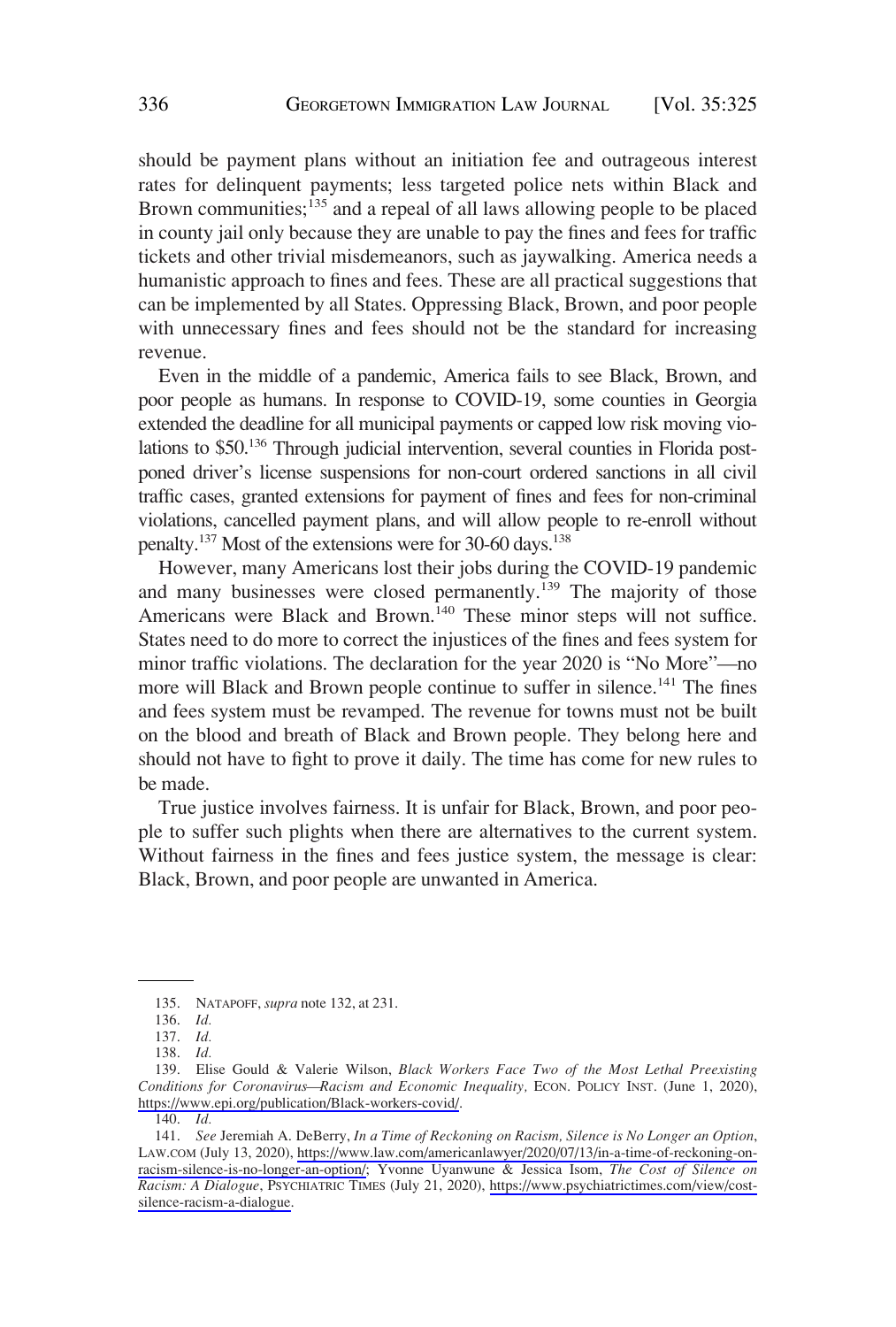### III. NOT THE IMMIGRANT

<span id="page-12-0"></span>United States Citizenship & Immigration Services ("USCIS") administers lawful immigration in the United States.<sup>142</sup> The H-1B specialty occupations visa ("H-1B"), as well as naturalization through marriage processes are two popular paths to citizenship.<sup>143</sup> However, the fees and processes for these two categories are unnecessarily burdensome for immigrants and financially beneficial to the government.<sup>144</sup>A closer examination of its rules and fees for these major visa categories reveals a hidden objective—keeping immigrants out. The rules and fees force every immigrant to ask the same question: "Is it worth it?"

#### A. *Who are these Immigrants?*

Immigrants are people. Like undocumented immigrants, H-1B holders are often accused of depriving Americans of jobs, even though several studies suggest otherwise.<sup>145</sup> H-1B visa holders are often portrayed as Indian men who come to work in Silicon Valley as cheap labor.<sup>146</sup> However, they are people who endured a highly specialized and difficult pathway in India to work in Silicon Valley.<sup>147</sup> H-1B visa holders are foreign students who decide

<sup>142.</sup> *Mission and Core Values*, U.S. CITIZENSHIP AND IMMIGRATION SERVS. (USCIS), [https://www.](https://www.uscis.gov/about-us/mission-and-core-values)  [uscis.gov/about-us/mission-and-core-values](https://www.uscis.gov/about-us/mission-and-core-values) (last visited Nov. 7, 2020).

<sup>143.</sup> LEGAL IMMIGRATION AND ADJUSTMENT OF STATUS REPORT FISCAL YEAR 2020, QUARTER 1, DEP'T OF HOMELAND SEC. (June 2, 2020), [https://www.dhs.gov/immigration-statistics/special-reports/](https://www.dhs.gov/immigration-statistics/special-reports/legal-immigration) [legal-immigration;](https://www.dhs.gov/immigration-statistics/special-reports/legal-immigration) *USCIS Completes the H-1B Cap Random Selection Process for FY 2019*, USCIS (Apr. 12, 2018), [https://www.uscis.gov/news/alerts/uscis-completes-the-h-1b-cap-random-selection](https://www.uscis.gov/news/alerts/uscis-completes-the-h-1b-cap-random-selection-process-for-fy-2019)[process-for-fy-2019.](https://www.uscis.gov/news/alerts/uscis-completes-the-h-1b-cap-random-selection-process-for-fy-2019)

<sup>144.</sup> *See H-1B Specialty Occupations, DOD Cooperative Research and Development Project Workers, and Fashion Models*, USCIS, [https://www.uscis.gov/working-in-the-united-states/temporary-workers/h-1b](https://www.uscis.gov/working-in-the-united-states/temporary-workers/h-1b-specialty-occupations-dod-cooperative-research-and-development-project-workers-and-fashion)[specialty-occupations-dod-cooperative-research-and-development-project-workers-and-fashion](https://www.uscis.gov/working-in-the-united-states/temporary-workers/h-1b-specialty-occupations-dod-cooperative-research-and-development-project-workers-and-fashion) (last visited Nov. 7, 2020); *N-400, Application for Naturalization*, USCIS,<https://www.uscis.gov/n-400> (last visited Nov. 7, 2020); *I-485, Application to Register Permanent Residence or Adjust Status*, USCIS, [https://www.uscis.](https://www.uscis.gov/i-485)  [gov/i-485](https://www.uscis.gov/i-485) (last visited Nov. 7, 2020); *I-751, Petition to Remove Conditions on Residence*, USCIS, [https://](https://www.uscis.gov/i-751)  [www.uscis.gov/i-751](https://www.uscis.gov/i-751) (last visited Nov. 7, 2020); *I-130, Petition for Alien Relative*, USCIS, [https://www.uscis.](https://www.uscis.gov/i-130)  [gov/i-130](https://www.uscis.gov/i-130) (last visited Nov. 7, 2020).

<sup>145.</sup> *See* Rishi Iyengar, *H-1B Visas Are Good for India and Silicon Valley. Capping Them Would Hurt*, CNN BUSINESS (June 21, 2019, 1:11 AM), [https://www.cnn.com/2019/06/20/tech/h1b-visa-cap](https://www.cnn.com/2019/06/20/tech/h1b-visa-cap-india-us/index.html)[india-us/index.html;](https://www.cnn.com/2019/06/20/tech/h1b-visa-cap-india-us/index.html) *Immigrants and the Economy*, ACLU, [https://www.aclu.org/other/immigrants-and](https://www.aclu.org/other/immigrants-and-economy)[economy](https://www.aclu.org/other/immigrants-and-economy) (last visited Nov. 7, 2020) (discussing "a U.S. Department of Labor's study prepared by the Bush Administration noting that the perception that immigrants take jobs away from American workers is 'the most persistent fallacy about immigration in popular thought' because it is based on the mistaken assumption that there is only a fixed number of jobs in the economy."); Brennan Hoban, *Do Immigrants "Steal" Jobs from American Workers?*, BROOKINGS (Aug. 24, 2017), [https://www.brookings.edu/blog/](https://www.brookings.edu/blog/brookings-now/2017/08/24/do-immigrants-steal-jobs-from-american-workers/) [brookings-now/2017/08/24/do-immigrants-steal-jobs-from-american-workers/](https://www.brookings.edu/blog/brookings-now/2017/08/24/do-immigrants-steal-jobs-from-american-workers/); Alex Nowrasteh, *Three Reasons Why Immigrants Aren't Going to Take Your Job*, CATO INST. (Apr. 22, 2020), [https://www.cato.](https://www.cato.org/blog/three-reasons-why-immigrants-arent-going-take-job) [org/blog/three-reasons-why-immigrants-arent-going-take-job.](https://www.cato.org/blog/three-reasons-why-immigrants-arent-going-take-job)

<sup>146.</sup> Roli Varma & Everett M. Rogers, *Indian Cyber Workers in US*, ECON. & POL. WEEKLY, 5645– 52 (Dec. 25, 2014), http://www.unm.edu/�[varma/print/EPW\\_Cyber.pdf;](http://www.unm.edu/~varma/print/EPW_Cyber.pdf) Tom Broadwater, *Silicon Valley is Using H-1B Visas to Crowd Out American Minorities*, ST. LOUIS POST-DISPATCH (Aug. 23, 2017), [https://www.stltoday.com/opinion/columnists/silicon-valley-is-using-h-1b-visas-to-crowd-out](https://www.stltoday.com/opinion/columnists/silicon-valley-is-using-h-1b-visas-to-crowd-out-american-minorities/article_2c3ac63c-360a-5c79-88b2-729d8673aa28.html)[american-minorities/article\\_2c3ac63c-360a-5c79-88b2-729d8673aa28.html;](https://www.stltoday.com/opinion/columnists/silicon-valley-is-using-h-1b-visas-to-crowd-out-american-minorities/article_2c3ac63c-360a-5c79-88b2-729d8673aa28.html) Sarah Butcher, *U.S. Banks and Hedge Funds Have No Need of H1B Visa Talent for Elite Roles*, EFINANCIALCAREERS (Sept. 9. 2020), [https://news.efinancialcareers.com/us-en/3004413/h1b-visas-banks-tech-firms.](https://news.efinancialcareers.com/us-en/3004413/h1b-visas-banks-tech-firms)

<sup>147.</sup> Eldho Mathews, *Who Gets into India's IITs?*, INSIDE HIGHER ED (Apr. 14, 2015), [https://www.](https://www.insidehighered.com/blogs/world-view/who-gets-india&hx0025;E2&hx0025;80&hx0025;99s-iits)  [insidehighered.com/blogs/world-view/who-gets-india%E2%80%99s-iits](https://www.insidehighered.com/blogs/world-view/who-gets-india&hx0025;E2&hx0025;80&hx0025;99s-iits).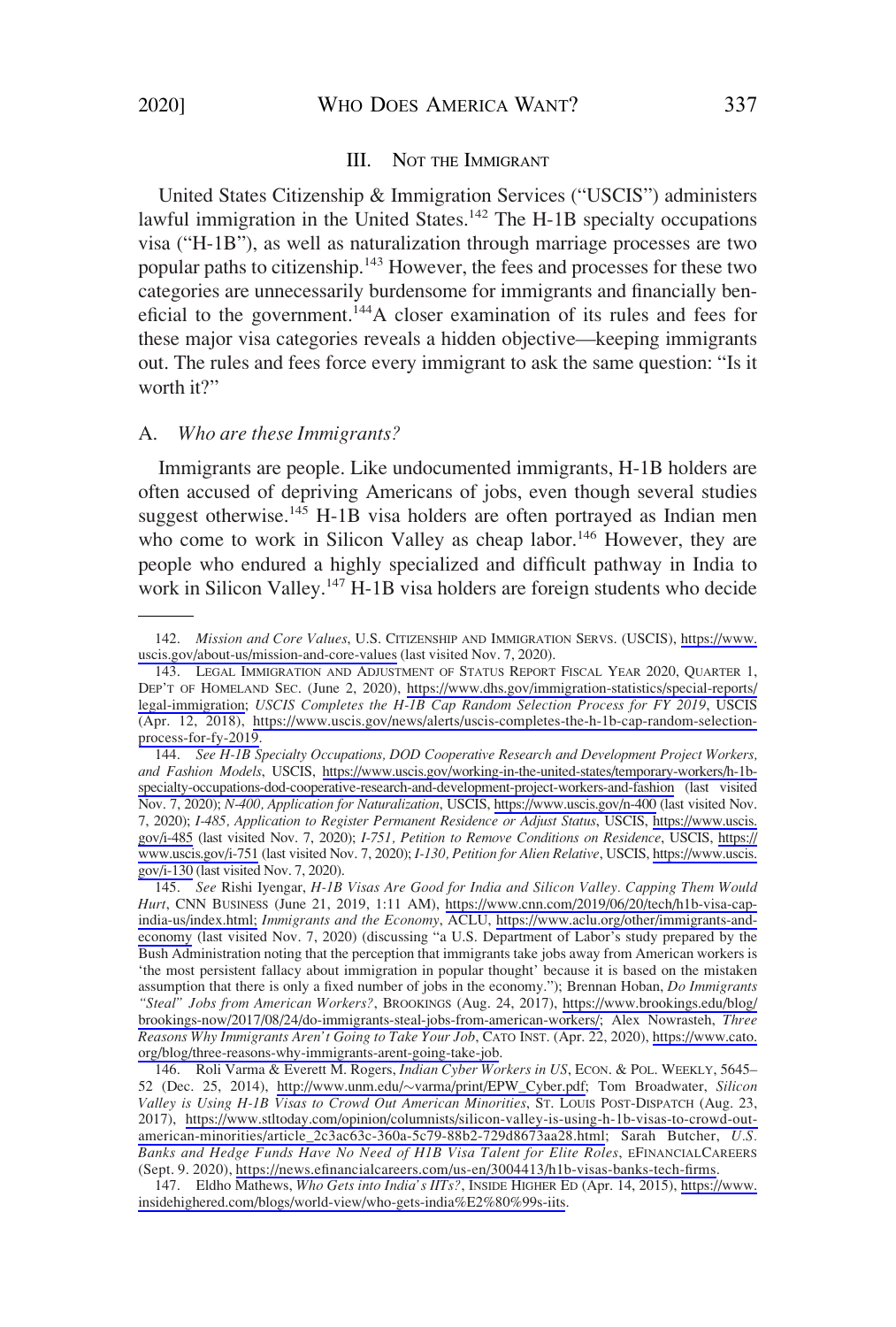<span id="page-13-0"></span>to stay and work in the United States after completing their studies. They did so well that their schools ask them to stay and teach. They remain in the United States because there are not many job opportunities in their home country for their field of study. H-1B holders are foreign students who took out private loans, because federal loans are unavailable to them, and can only repay the private loans with an American salary.<sup>148</sup> They endure the H-1B visa process and hope USCIS respects their efforts. They come here knowing that they are likely to be paid less than their American counterparts for the same work.<sup>149</sup> These are H-1B visa immigrants of the United States.

Marriage is a fundamental right.<sup>150</sup> Justice Kennedy stated, "[T]he right to personal choice regarding marriage is inherent in the concept of individual autonomy."151 He continued, "No union is more profound than marriage, for it embodies the highest ideals of love, fidelity, devotion, sacrifice, and family."152 Marriage should be available to everyone, but USCIS makes it very difficult for poor people to marry and live with their spouse.

People who seek naturalization through marriage all have their own stories. They are spouses who come to America, leaving a life of poverty, hoping for a better life in America. They are professionals, like doctors and lawyers, who are forced to take standardized tests all over again to continue in their profession. Some who cannot afford to pay for the standardized test or find it too difficult to pass the exam, join a new profession for the sake of love. For some professionals who move to New York, like many immigrants, they give up their three-bedroom home and cars to live in a one-bedroom apartment and take the subway–all of this to fulfill the American dream with their spouse.153 These are the stories of immigrant spouses in the United States.

#### B. *What is the H-1B Process?*

All H-1B visa holders must find an employer to sponsor them for the H-1B visa.154 This is not an easy task.155 They are essentially asking an employer to hire them and pay the USCIS fees. The employer can hire an American citizen and not worry about these fees.<sup>156</sup> Further, the average duration for

<sup>148.</sup> *Basic Eligibility Criteria*, FED. STUDENT AID, [https://studentaid.gov/understand-aid/eligibility/](https://studentaid.gov/understand-aid/eligibility/requirements) [requirements.](https://studentaid.gov/understand-aid/eligibility/requirements)

<sup>149.</sup> Daniel Costa & Ron Hira, *H-1B Visas and Prevailing Wage Levels,* ECON. POL. INST. (May 4, 2020),<https://www.epi.org/publication/h-1b-visas-and-prevailing-wage-levels/>.

<sup>150.</sup> Obergefell v. Hodges, 576 U.S. 644, 646 (2015).

<sup>151.</sup> *Id.* 

<sup>152.</sup> *Id.* at 681.

<sup>153.</sup> *Immigrants in New York*, AM. IMMIGR. COUNCIL (June 4, 2020), [https://www.](https://www.americanimmigrationcouncil.org/research/immigrants-in-new-york)  [americanimmigrationcouncil.org/research/immigrants-in-new-york](https://www.americanimmigrationcouncil.org/research/immigrants-in-new-york).

<sup>154.</sup> *H-1B Specialty Occupations, DOD Cooperative Research and Development Project Workers, and Fashion Model*s, *supra* note 144.

<sup>155.</sup> *Id.* 

<sup>156.</sup> FACT SHEET #62O: MUST AN H-1B EMPLOYER RECRUIT U.S. WORKERS BEFORE SEEKING H-1B WORKERS?, U.S. DEPT. OF LABOR, [https://www.dol.gov/sites/dolgov/files/WHD/legacy/files/whdfs62O.](https://www.dol.gov/sites/dolgov/files/WHD/legacy/files/whdfs62O.pdf) [pdf](https://www.dol.gov/sites/dolgov/files/WHD/legacy/files/whdfs62O.pdf) (last visited Nov. 7, 2020).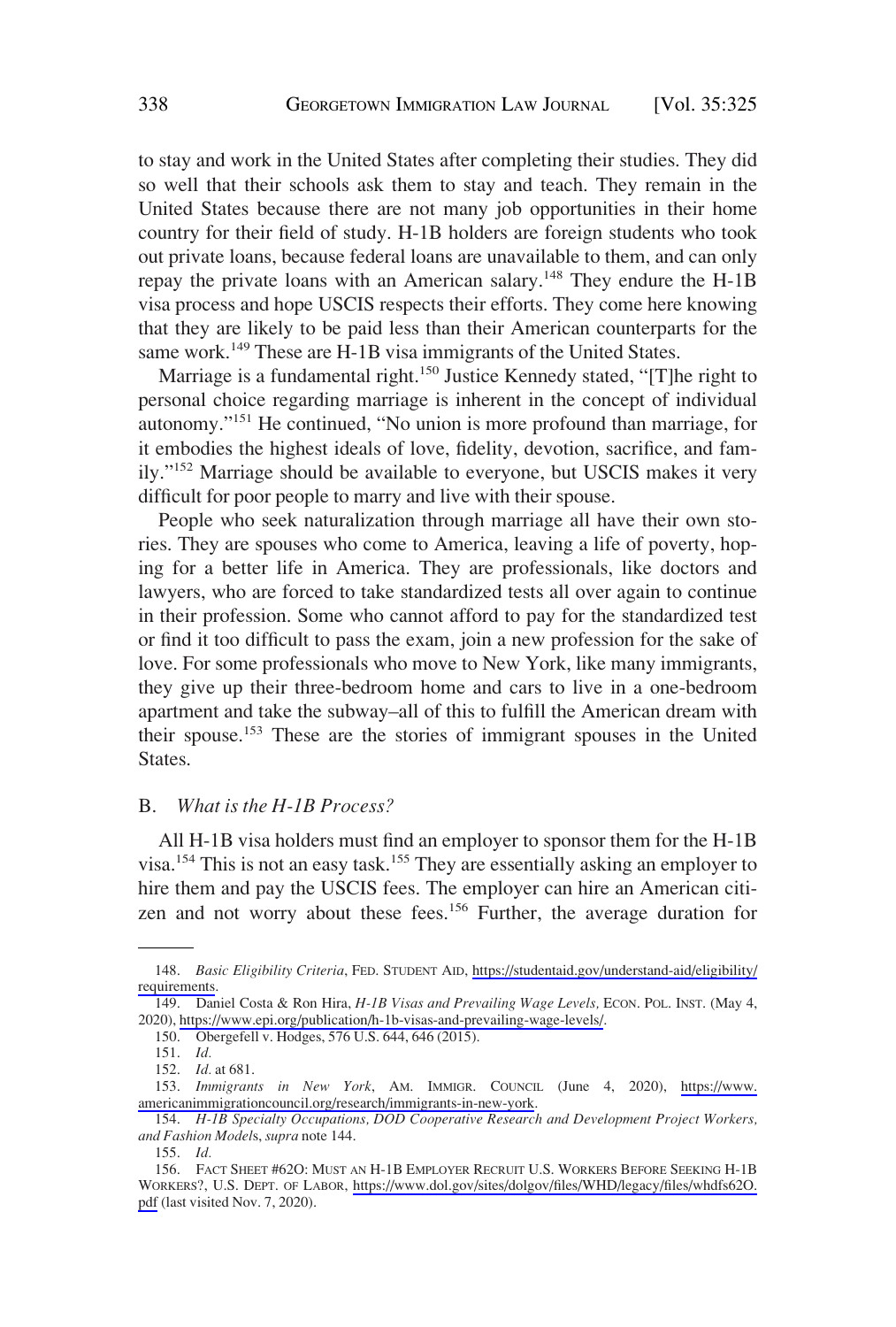unemployment is 22 weeks.<sup>157</sup> Many, if not all employers, submit the H-1B visa petition six months before the employee's start date because of the H-1B visa cap.158 Therefore, the average H-1B visa holder takes no less than a year to find and start a job. $159$ 

There are two categories of H-1B visas–those subject to a congressionally mandated cap and those not subject to the cap.<sup>160</sup> The cap means that USCIS is only allowed to give a certain number of  $H$ -1B visas per year.<sup>161</sup> The petitions are entered into a lottery and randomly selected.<sup>162</sup> Most private institutions, unless considered to be a research institution, are subject to the cap.163 The number of H-1B visas for applicants with a Bachelor's degree or its equivalent is capped at 65,000 and the number for applicants with an advanced degree is capped at 20,000. 164 Institutions of higher education and research institutes are not subject to the cap.<sup>165</sup> This means that these institutions can apply anytime during the year.<sup>166</sup>

Employers subject to the cap must submit their petitions during the period set by USCIS and wait for USCIS to notify them of the success of their application.167 H-1B visa petitions must be submitted no more than six months before the employment start date.<sup>168</sup> Prior to March 2020, the application period began on April 1 or 2.169 This means that the employee usually could not work until September. Further, USCIS takes 30 days to five months to notify employers on the approval or denial of the H-1B petition.<sup>170</sup> Therefore, an employer could file a petition, wait months for USCIS to conduct the lottery, only to recognize that their petition was not selected in the H-1B lottery.<sup>171</sup> It would be far easier to hire an American who can start almost immediately.

161. *Id.* 

163. *Id.* 

164. *Id.* 

168. *Id.* 

169. *Id.* 

<sup>157.</sup> Alison Doyle, *How Long Does It Take to Find a Job*, THE BALANCE CAREERS (June 29, 2020), <https://www.thebalancecareers.com/how-long-does-it-take-to-find-a-job-2064245>.

<sup>158.</sup> Kyle Knapp*, How Long Does It Take to Get an H-1B Visa Petition Approved*, NOLO, [https://](https://www.nolo.com/legal-encyclopedia/how-long-it-takes-get-h-1b-visa.html) [www.nolo.com/legal-encyclopedia/how-long-it-takes-get-h-1b-visa.html](https://www.nolo.com/legal-encyclopedia/how-long-it-takes-get-h-1b-visa.html) (last visited Nov. 7, 2020); Kumar, *How long does H1B Visa Processing Take? Petition Premium vs. Regular*, RED BUS 2 U.S. (Aug. 5, 2020), [https://redbus2us.com/how-long-does-h1b-visa-processing-take-petition-premium-vs-regular/.](https://redbus2us.com/how-long-does-h1b-visa-processing-take-petition-premium-vs-regular/)

<sup>159.</sup> *See* Knapp, *supra* note 158; Kumar, *supra* note 158.

<sup>160.</sup> *H-1B Specialty Occupations, DOD Cooperative Research and Development Project Workers, and Fashion Model*s, *supra* note 144.

<sup>162.</sup> *Id.* 

<sup>165.</sup> *Id.* 

<sup>166.</sup> *Id.* 

<sup>167.</sup> *Id.* 

<sup>170.</sup> Knapp, *supra* note 158; Kumar, *supra* note 158.

<sup>171.</sup> On December 6, 2019, USCIS announced a new rule that requires employers to register online from March 1 through March 20, 2020. Only those employers that are successful in the registration lottery will be able to submit H1B petitions. The registration fee is \$10. *See DHS Proposes Minimal Registration Fee for Petitioners Seeking to File H-1B Cap-Subject Petitions*, USCIS (Sept. 3, 2019), [https://www.uscis.gov/news/alerts/dhs](https://www.uscis.gov/news/alerts/dhs-proposes-minimal-registration-fee-petitioners-seeking-file-h-1b-cap-subject-petitions)[proposes-minimal-registration-fee-petitioners-seeking-file-h-1b-cap-subject-petitions](https://www.uscis.gov/news/alerts/dhs-proposes-minimal-registration-fee-petitioners-seeking-file-h-1b-cap-subject-petitions); *Featured Issue: FY2021 Cap- Subject H-1B Filing Season*, *AILA Doc. No. 19102407*, AM. IMMIGR. L. ASS'N (Aug. 14, 2020), [https://](https://www.aila.org/advo-media/issues/all/h1b-registration-tool)  [www.aila.org/advo-media/issues/all/h1b-registration-tool](https://www.aila.org/advo-media/issues/all/h1b-registration-tool).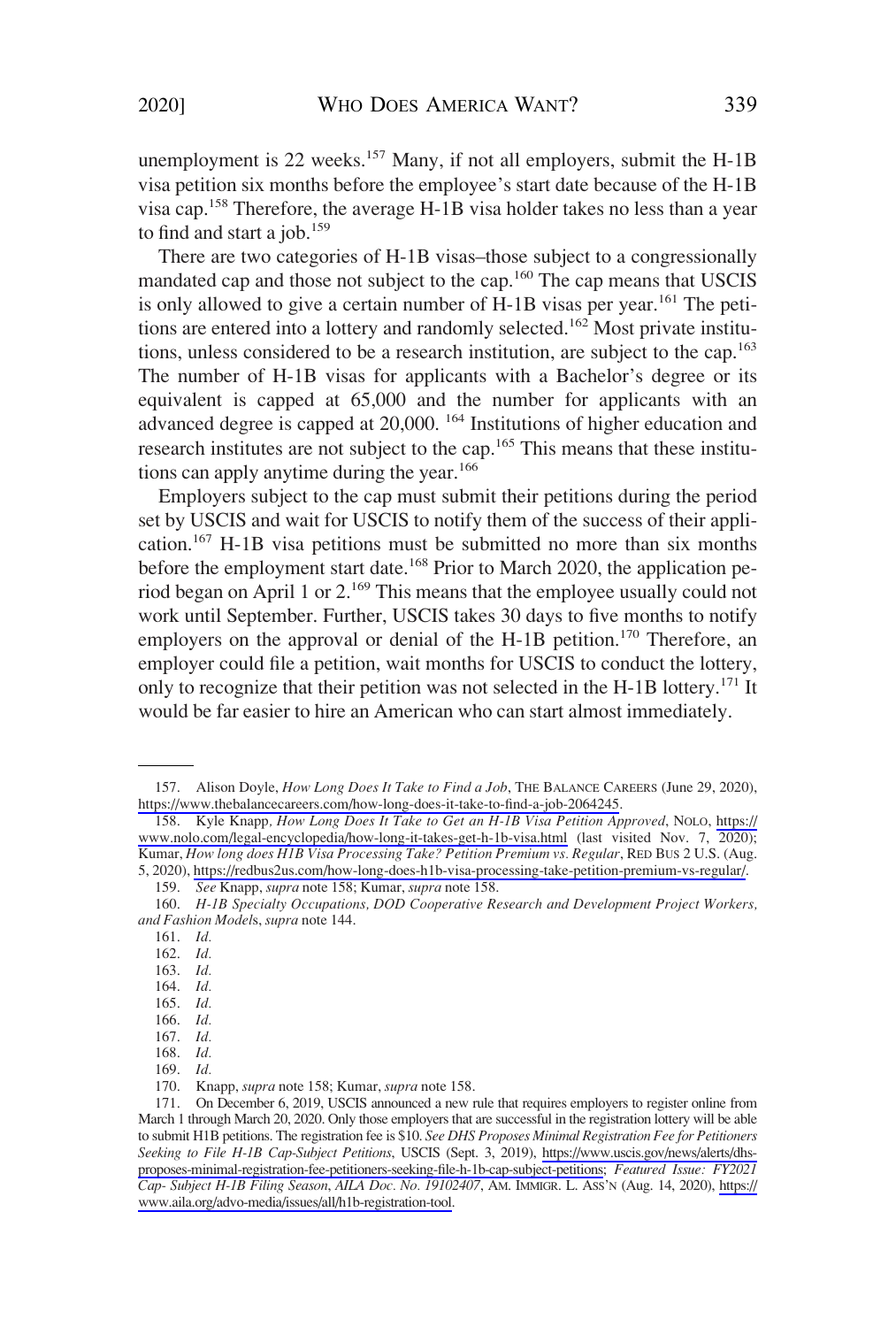Premium processing requires USCIS to respond within 15 days, upon payment of \$1,440.<sup>172</sup> However, premium processing is unavailable in April for the capped H-1B visa petitions.<sup>173</sup> Premium processing is available for H-1B visa petitions not subject to the cap and a few other visa categories.174 The employer is not obligated to pay the premium processing fee.<sup>175</sup>

The employer must offer the immigrant a salary that is approved by the Department of Labor, pay the  $$555^{176}$  filing fee,  $^{177}$  a fraud and prevention filing fee of \$500,178 and the American Competitiveness and Workforce fee of \$750.<sup>179</sup> This latter fee does not apply to cap-exempt sponsors and increases based on the size of the organization.<sup>180</sup> Payroll deduction for these fees is illegal.<sup>181</sup> Therefore, in most cases, an employer spends approximately \$1,000 to sponsor a potential H-1B employee.

For many employers, such as large corporations, this is a small expenditure, but it is still an optional one. It is optional because an employer would not have to pay \$1,000 to hire an American citizen or any other applicant who does not have to go through the H-1B process. In addition to the fees, the employer and the employee must submit several documents to USCIS.<sup>182</sup> Most attorneys charge between \$2,000 to \$3,000 for H-1B visa filings because of the complex nature of the H-1B visa filings.<sup>183</sup> If USCIS issues a Request for Evidence seeking more information on whether or not to grant the petition, attorney fees can be an additional  $$2,000–$4,500<sup>184</sup>$  In the first quarter of 2019, USCIS issued a Request for Evidence in 60% of the completed cases.185 The employer is not obligated to pay attorney fees but may deduct the amount from the employee's salary as long as it does not reduce

<sup>172.</sup> *How Do I Request Premium Processing?,* USCIS, [https://www.uscis.gov/forms/all-forms/how](https://www.uscis.gov/forms/all-forms/how-do-i-request-premium-processing)[do-i-request-premium-processing](https://www.uscis.gov/forms/all-forms/how-do-i-request-premium-processing) (last visited Nov. 7, 2020).

<sup>173.</sup> *Id.* 

<sup>174.</sup> *Id.* 

<sup>175.</sup> *Id.* 

<sup>176.</sup> On July 31, 2020, USCIS announced a final rule, first proposed in November 2019, that effective from October 2, 2020, the H-1B filing fee will increase by 21% from \$460 to \$555. *See USCIS Adjusts Fees to Help Meet Operational Needs*, USCIS (July 31, 2020), [https://www.uscis.gov/news/news-releases/uscis](https://www.uscis.gov/news/news-releases/uscis-adjusts-fees-to-help-meet-operational-needs)[adjusts-fees-to-help-meet-operational-needs](https://www.uscis.gov/news/news-releases/uscis-adjusts-fees-to-help-meet-operational-needs); *see also* U.S. Citizenship and Immigration Services Fee Schedule and Changes to Certain Other Immigration Benefit Request Requirements, 85 Fed. Reg. 62280 (proposed November 14, 2019) (to be codified at 40 C.F.R. pt. 214).

<sup>177.</sup> FEE SCHEDULE, FORM G-1055, USCIS, [https://www.uscis.gov/sites/default/files/document/](https://www.uscis.gov/sites/default/files/document/forms/g-1055.pdf)  [forms/g-1055.pdf](https://www.uscis.gov/sites/default/files/document/forms/g-1055.pdf) (last visited Nov. 7, 2020).

<sup>178.</sup> *Id.* 

<sup>179.</sup> *Id.* 

<sup>180.</sup> *H and L Filing Fees for Form I-129, Petition for a Nonimmigrant Worker*, USCIS, [https://www.uscis.](https://www.uscis.gov/forms/all-forms/h-and-l-filing-fees-for-form-i-129-petition-for-a-nonimmigrant-worker)  [gov/forms/all-forms/h-and-l-filing-fees-for-form-i-129-petition-for-a-nonimmigrant-worker](https://www.uscis.gov/forms/all-forms/h-and-l-filing-fees-for-form-i-129-petition-for-a-nonimmigrant-worker) (last visited Nov. 7, 2020).

<sup>181.</sup> *Wage and Hour Division*, DEP'T OF LAB. (Aug. 2009), [https://www.dol.gov/sites/dolgov/files/](https://www.dol.gov/sites/dolgov/files/WHD/legacy/files/whdfs62H.pdf) [WHD/legacy/files/whdfs62H.pdf.](https://www.dol.gov/sites/dolgov/files/WHD/legacy/files/whdfs62H.pdf)

<sup>182.</sup> *H-1B Specialty Occupations, DOD Cooperative Research and Development Project Workers, and Fashion Model*s, *supra* note 144.

<sup>183.</sup> Stuart Anderson, *Employers Have Paid \$5 Billion in H-1B Visa Fees Since 1999*, FORBES (Apr. 1, 2019), [https://www.forbes.com/sites/stuartanderson/2019/04/01/employers-have-paid-5-billion-in-h-](https://www.forbes.com/sites/stuartanderson/2019/04/01/employers-have-paid-5-billion-in-h-1b-visa-fees-since-1999/#4d0b9f8968d1)[1b-visa-fees-since-1999/#4d0b9f8968d1](https://www.forbes.com/sites/stuartanderson/2019/04/01/employers-have-paid-5-billion-in-h-1b-visa-fees-since-1999/#4d0b9f8968d1).

<sup>184.</sup> *Id.* 

<sup>185.</sup> *Id.*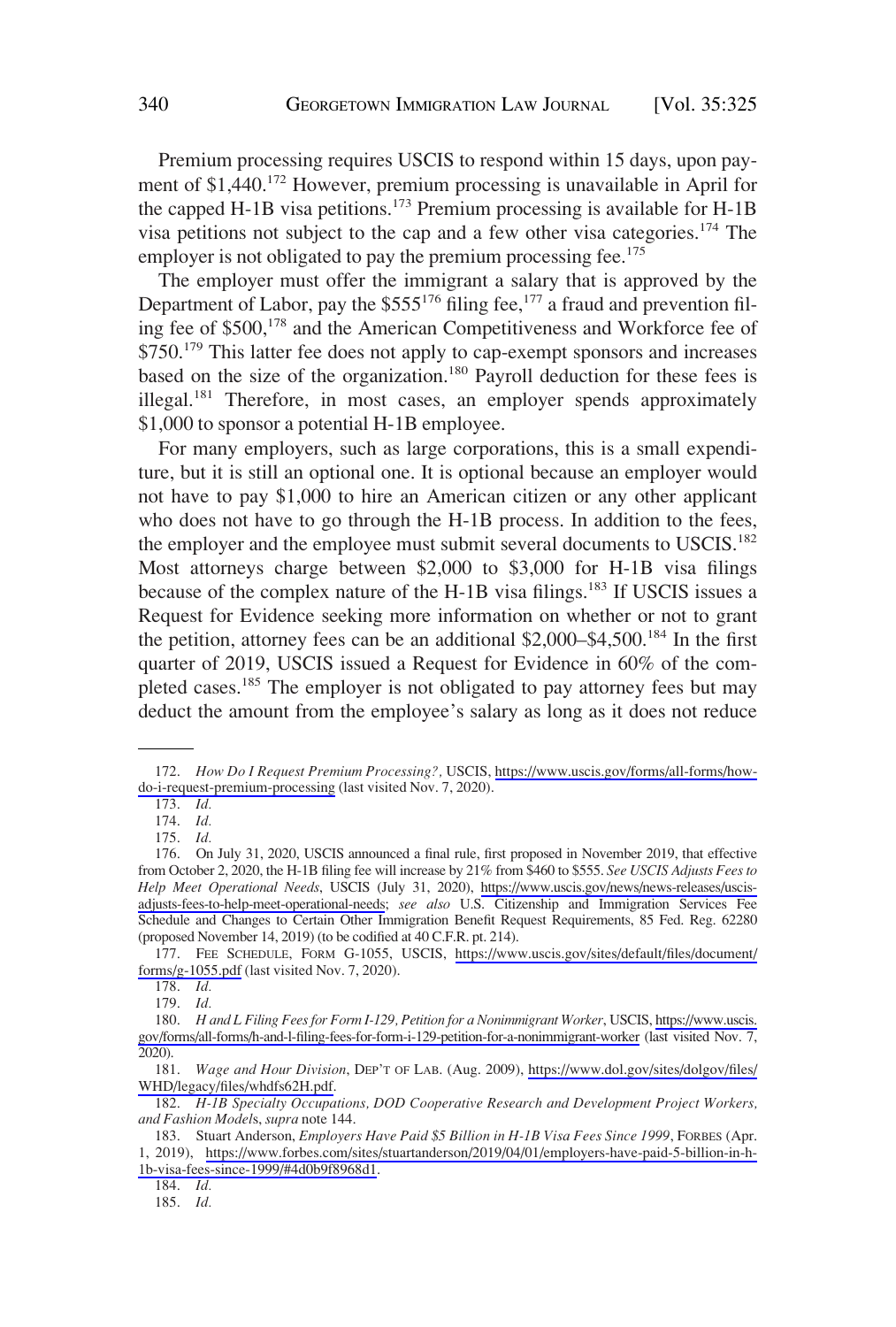<span id="page-16-0"></span>the worker's pay below the required wage rate.<sup>186</sup> Therefore, a H-1B worker whose salary is above the wage rate can end up paying the attorney's fee.

For most recent graduates with student loans and no real savings or family support, this can mean forbearance of loans. Graduates would have to negotiate with their landlord, find alternative living arrangements, or return home until the paperwork is processed. Leaving the country after the initial filing of most immigration petitions is seen as a withdrawal of the application.<sup>187</sup> It is therefore necessary for some students to return home before the H-1B petition is filed and processed.<sup>188</sup> Under President Trump's administration, H-1B visa denial rates quadrupled for both new and continuing employees.<sup>189</sup> H-1B visa denial rates rose from 6% in fiscal year 2015 to 30% in the first quarter of fiscal year 2020. On June 23, 2020, President Trump temporarily suspended the issuance of H-1B visas to protect the jobs of American workers, as the economy recovers from COVID-19.<sup>190</sup> H-1B immigrants are unwanted in America.<sup>191</sup>

### C. *Naturalization Through Marriage*

Marriage to a U.S. citizen or permanent resident is one of the fastest ways to obtain a Green Card in America. <sup>192</sup> It takes less than two years for most people to get a Green Card from this process.<sup>193</sup> The process varies slightly if

<sup>186.</sup> *Wage and Hour Division*, *supra* note 181.

<sup>187.</sup> *Emergency Travel*, USCIS, [https://www.uscis.gov/green-card/green-card-processes-and](https://www.uscis.gov/green-card/green-card-processes-and-procedures/travel-documents/emergency-travel)[procedures/travel-documents/emergency-travel](https://www.uscis.gov/green-card/green-card-processes-and-procedures/travel-documents/emergency-travel) (last visited Nov. 7, 2020).

<sup>188.</sup> Some F-1 students apply for Optional Practical Training (OPT). This allows them to stay and work in America for one year after graduation. However, if the OPT will end before the transition to H-1B is complete, these former students/beneficiaries of the H-1B visa are advised to return home and wait to avoid a later accusation of overstaying their time. *See Optional Practical Training (OPT) for F-1 Students*, USCIS (Apr. 22, 2020), [https://www.uscis.gov/working-in-the-united-states/students-and](https://www.uscis.gov/working-in-the-united-states/students-and-exchange-visitors/optional-practical-training-opt-for-f-1-students)[exchange-visitors/optional-practical-training-opt-for-f-1-students](https://www.uscis.gov/working-in-the-united-states/students-and-exchange-visitors/optional-practical-training-opt-for-f-1-students).

<sup>189.</sup> Stuart Anderson, *New Data Show H-1B Denial Rates Reaching Highest Levels*, FORBES (Apr. 10, 2019), [https://www.forbes.com/sites/stuartanderson/2019/04/10/new-data-show-h-1b-denial-rates](https://www.forbes.com/sites/stuartanderson/2019/04/10/new-data-show-h-1b-denial-rates-reaching-highest-levels/#169c3995797f)[reaching-highest-levels/#169c3995797f](https://www.forbes.com/sites/stuartanderson/2019/04/10/new-data-show-h-1b-denial-rates-reaching-highest-levels/#169c3995797f).

<sup>190.</sup> *See USCIS Statement on Presidential Proclamation*, USCIS (June 23, 2020), [https://www.uscis.gov/](https://www.uscis.gov/news/alerts/uscis-statement-on-presidential-proclamation)  [news/alerts/uscis-statement-on-presidential-proclamation;](https://www.uscis.gov/news/alerts/uscis-statement-on-presidential-proclamation) Michelle Hackman, *Trump Moves to Temporarily Suspend New H-1B, Other Visas amid Covid-19 Pandemic*, WALL ST. J. (June 23, 2020), [https://www.wsj.com/](https://www.wsj.com/articles/trump-order-would-temporarily-suspend-new-h-1b-other-visas-11592853371)  [articles/trump-order-would-temporarily-suspend-new-h-1b-other-visas-11592853371;](https://www.wsj.com/articles/trump-order-would-temporarily-suspend-new-h-1b-other-visas-11592853371) *Proclamation Suspending Entry of Aliens Who Present a Risk to the U.S. Labor Market Following the Coronavirus Outbreak,* WHITE HOUSE (June 22, 2020), [https://www.whitehouse.gov/presidential-actions/proclamation-suspending-entry-aliens](https://www.whitehouse.gov/presidential-actions/proclamation-suspending-entry-aliens-present-risk-u-s-labor-market-following-coronavirus-outbreak/)[present-risk-u-s-labor-market-following-coronavirus-outbreak/](https://www.whitehouse.gov/presidential-actions/proclamation-suspending-entry-aliens-present-risk-u-s-labor-market-following-coronavirus-outbreak/); Michael D. Shear & Miriam Jordan, *Trump Suspends Visas Allowing Hundreds of Thousands of Foreigners to Work in the U.S.,* N.Y. TIMES (June 22, 2020),<https://www.nytimes.com/2020/06/22/us/politics/trump-h1b-work-visas.html>.

<sup>191.</sup> *USCIS Statement on Presidential Proclamation*, *supra* note 190; Hackman, *supra* note 190; *Proclamation Suspending Entry of Aliens Who Present a Risk to the U.S. Labor Market Following the Coronavirus Outbreak*, *supra* note 190; Shear & Jordan, *supra* note 190.

<sup>192.</sup> "A Green Card holder (permanent resident) is someone who has been granted authorization to live and work in the United States on a permanent basis. As proof of that status, U.S. Citizenship and Immigration Services (USCIS) grants a person a permanent resident card, commonly called a 'Green Card.'" *Get a Green Card*, U.S. DEP'T OF HOMELAND SEC., [https://www.dhs.gov/how-do-i/get-green](https://www.dhs.gov/how-do-i/get-green-card)[card](https://www.dhs.gov/how-do-i/get-green-card) (last visited Nov. 7, 2020).

<sup>193.</sup> Richard Hanus, *A Timeline of Green Card Marriage in 2019*, USA VISA COUNSEL (May 10, 2019),<https://www.usavisacounsel.com/articles/a-timeline-of-green-card-marriage-in-2019.htm>.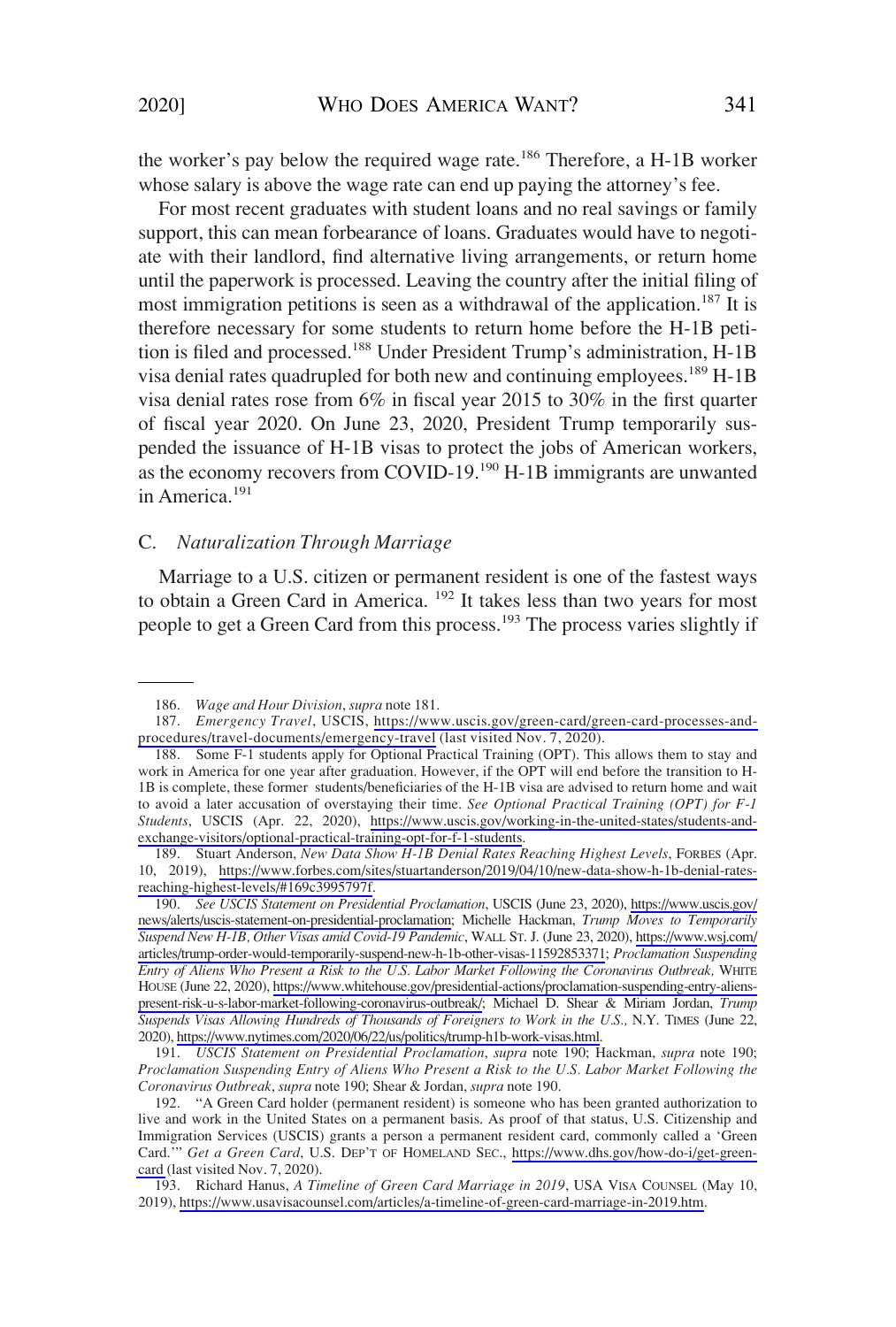an American is filing for a spouse outside of the country than if filing for a spouse who entered legally on another visa and needs to adjust their status.<sup>194</sup>

American citizens must file the I-130 Petition for Alien Relative, if their spouse is outside of the United States.<sup>195</sup> If the spouse is already in the United States, the I-130 and the I-485 Application to Register Permanent Residence or to Adjust Status must be filed.<sup>196</sup> Before COVID-19, USCIS took twelve to eighteen months to process applications of spouses outside the United States,<sup>197</sup> and nineteen to thirty-four months for those seeking an adjustment of status, because they were already in the United States.<sup>198</sup>

When the forms are filed, USCIS reviews the petition and interviews the couple to determine if they entered into a bona fide marriage.<sup>199</sup> The American spouse must show that he or she is able to support the immigrant spouse and must earn at least  $125\%$  of the federal poverty level.<sup>200</sup> If the couple has been married for less than two years, a conditional Green Card is issued that expires after two years.201 The couple must file an I-751 Petition to Remove Conditions on Residence, ninety days prior to the expiration of this card, for the immigrant spouse to obtain a ten-year green card.<sup>202</sup>

The filing fees for the I-130, I-485, and I-751 are \$535, \$1,140, and \$595, respectively.<sup>203</sup> Premium processing is unavailable for this category.<sup>204</sup> These forms are complex, and USCIS is known to return or disregard forms for the slightest of errors.<sup>205</sup> Consequently, many people hire an attorney.<sup>206</sup> The attorney fee ranges from  $$800$  to  $$4,000$ .<sup>207</sup> Therefore, most married couples must spend at least \$1,000 on their marriage to a foreign national and much more if they retain an attorney. These fees are burdensome, especially for

203. *Our Fees*, USCIS,<https://www.uscis.gov/forms/our-fees>(last visited Nov. 7, 2020).

<sup>194.</sup> *Citizenship Resource Center–I am Married to a U.S. Citizen*, USCIS, [https://www.uscis.gov/us](https://www.uscis.gov/us-citizenship/citizenship-through-naturalization/naturalization-spouses-us-citizens)[citizenship/citizenship-through-naturalization/naturalization-spouses-us-citizens](https://www.uscis.gov/us-citizenship/citizenship-through-naturalization/naturalization-spouses-us-citizens) (last visited Aug. 5, 2020).

<sup>195.</sup> *Id.* 

<sup>196.</sup> *Id.* 

<sup>197.</sup> *Check Case Processing Times*, USCIS, <https://egov.uscis.gov/processing-times/>(last visited Nov. 7, 2020).

<sup>198.</sup> *Id.* 

<sup>199.</sup> *Green Card for Immediate Relatives of U.S. Citizen*, USCIS, [https://www.uscis.gov/green-card/](https://www.uscis.gov/green-card/green-card-eligibility/green-card-immediate-relatives-us-citizen) [green-card-eligibility/green-card-immediate-relatives-us-citizen](https://www.uscis.gov/green-card/green-card-eligibility/green-card-immediate-relatives-us-citizen) (last visited Nov. 7, 2020).

<sup>200.</sup> *Id.* 

<sup>201.</sup> *Id.* 

<sup>202.</sup> *Id.* 

<sup>204.</sup> *I-907, Request for Premium Processing Service*, USCIS, <https://www.uscis.gov/i-907> (last visited Nov. 7, 2020).

<sup>205.</sup> *Insider Alert: No More Room for Error in Visa Applications?*, BOUNDLESS (Nov. 27, 2018), [https://](https://www.boundless.com/blog/insider-alert-no-room-error-visa-applications/)  [www.boundless.com/blog/insider-alert-no-room-error-visa-applications/;](https://www.boundless.com/blog/insider-alert-no-room-error-visa-applications/) *Now Even Small Application Errors Can Lead to a Visa Denial*, HERNANDEZ & ASSOCS., P.C., [https://www.hdezlaw.com/articles/now-even-small](https://www.hdezlaw.com/articles/now-even-small-application-errors-can-lead-to-a-visa-denial/)[application-errors-can-lead-to-a-visa-denial/](https://www.hdezlaw.com/articles/now-even-small-application-errors-can-lead-to-a-visa-denial/) (last visited Nov. 7, 2020); *New USCIS Policy: Errors Can Lead To Application Denials*, [FILERIGHT.COM](http://www.FILERIGHT.COM) (Sept. 21, 2018), [https://www.fileright.com/blog/new-uscis-policy-errors-can](https://www.fileright.com/blog/new-uscis-policy-errors-can-lead-application-denials/)[lead-application-denials/](https://www.fileright.com/blog/new-uscis-policy-errors-can-lead-application-denials/); Kavitha Surana, *Authorities Can Now Deny Visa and Green Card Applications Without Giving Applicants a Chance to Fix Errors*, PROPUBLICA (Sep. 11, 2018), [https://www.propublica.org/article/](https://www.propublica.org/article/authorities-can-now-deny-visa-and-green-card-applications-without-giving-applicants-a-chance-to-fix-errors)  [authorities-can-now-deny-visa-and-green-card-applications-without-giving-applicants-a-chance-to-fix-errors](https://www.propublica.org/article/authorities-can-now-deny-visa-and-green-card-applications-without-giving-applicants-a-chance-to-fix-errors).

<sup>206.</sup> *Insider Alert: No More Room for Error in Visa Applications?*, *supra* note 205.

<sup>207.</sup> IIona Bray, *How Expensive Is an Immigration Lawyer?*, NOLO, [https://www.nolo.com/legal](https://www.nolo.com/legal-encyclopedia/free-books/fiance-marriage-visa-book/chapter17-13.html)[encyclopedia/free-books/fiance-marriage-visa-book/chapter17-13.html](https://www.nolo.com/legal-encyclopedia/free-books/fiance-marriage-visa-book/chapter17-13.html) (last visited Nov. 7, 2020).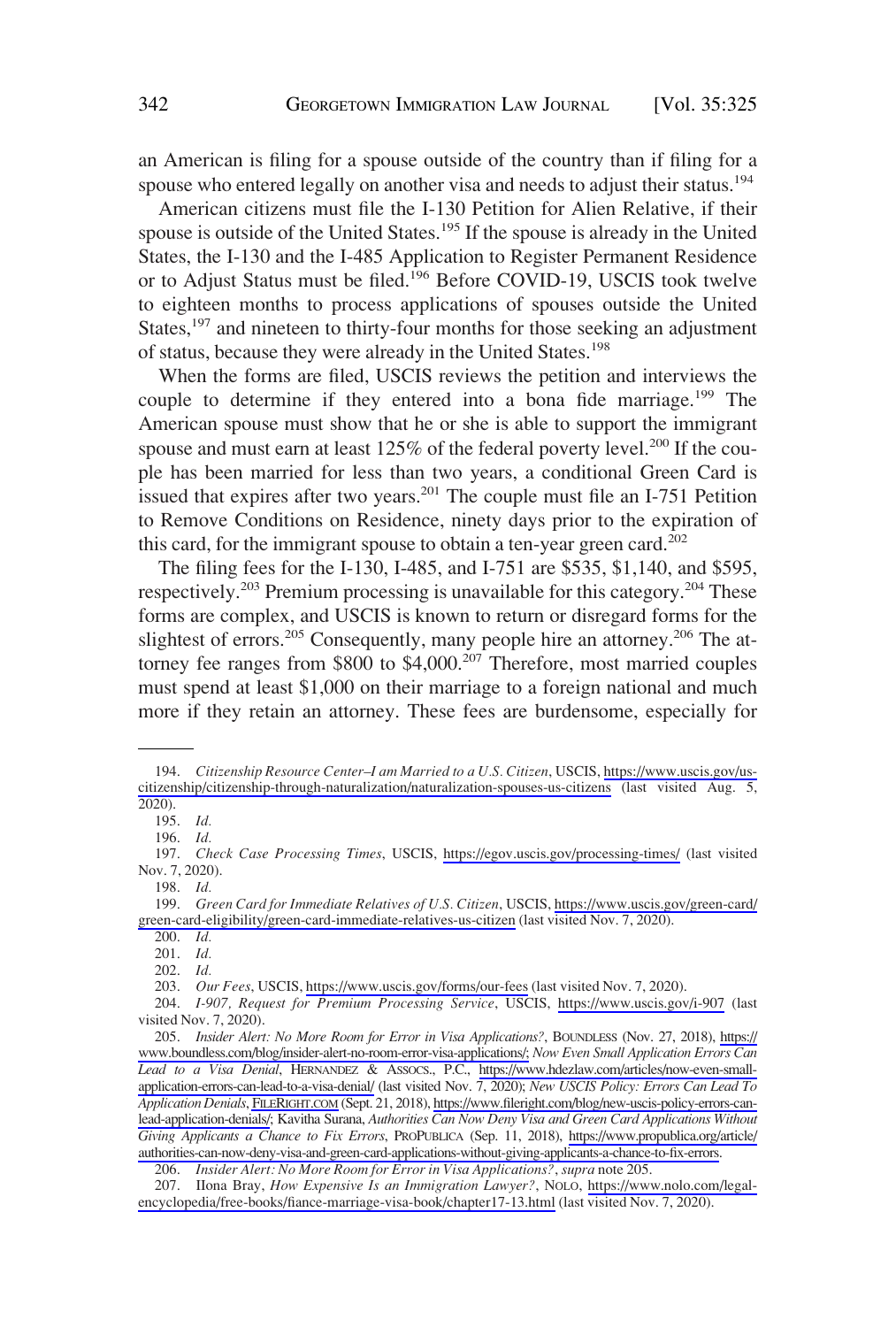individuals earning just above or at least 125% of the poverty line. It can take many months or even years to save that amount of money.

When a person marries a citizen, they receive the conditional green card for two years.<sup>208</sup> The condition is removed after proving a bona fide marriage, and then the Green Card holder can apply for citizenship.<sup>209</sup> The immigrant spouse can apply for citizenship after three years.<sup>210</sup> The couple must complete the N-400 Application for Naturalization, which has a filing fee of \$640 and a biometric fee of \$85.<sup>211</sup> After payment of the \$725, the immigrant spouse must pass a civics test and then take the Oath of Allegiance to the United States of America.<sup>212</sup> Fee exemptions are only available for applicants who are 75 years and older and for certain military personnel. $213$ 

Further, for many years, USCIS failed to enforce the rule requiring lawful entrance by the immigrant spouse.<sup>214</sup> People who overstayed their time were able to marry freely, get their Green Cards, and eventually become naturalized citizens.<sup>215</sup> However, this rule is now being enforced under the Trump administration, resulting in chaos. For example, one couple went to their USCIS interview to prove their bona fide marriage.<sup>216</sup> USCIS believed them and the agent approved the replacement of the conditional green card. $2^{17}$ However, before they could leave the agent's office, Immigration and Customs Enforcement agents detained the husband and four other marriage applicants interviewing that morning.<sup>218</sup> After many legal motions and court hearings, he was released after two months with an ankle monitor to continue filing for his Green Card.<sup>219</sup>

It can be extremely hard to pay such exorbitant immigration and attorney fees. The average age for marriage in the United States is between 25 to 30 years old.<sup>220</sup> At this age, many people are at the beginning of their career paths and working to pay off student loans, essentially working from paycheck to paycheck.<sup>221</sup> Dexter, a Black American man, fell in love with a

<sup>208.</sup> *Conditional Permanent Residence*, USCIS, [https://www.uscis.gov/green-card/after-we-grant](https://www.uscis.gov/green-card/after-we-grant-your-green-card/conditional-permanent-residence)[your-green-card/conditional-permanent-residence](https://www.uscis.gov/green-card/after-we-grant-your-green-card/conditional-permanent-residence) (last visited Nov. 7, 2020).

<sup>209.</sup> *Id.* 

<sup>210.</sup> *Citizenship Resource Center–I am Married to a U.S. Citizen, supra* note 194.

<sup>211.</sup> *N-400, Application for Naturalization: Filing Fee*, *supra* note 144.

<sup>212.</sup> WHAT SHOULD I EXPECT FROM THE NATURALIZATION PROCESS?, USCIS 37–38 (2020), [https://](https://www.uscis.gov/sites/default/files/document/guides/chapter5.pdf) [www.uscis.gov/sites/default/files/document/guides/chapter5.pdf.](https://www.uscis.gov/sites/default/files/document/guides/chapter5.pdf)

<sup>213.</sup> *Citizenship Resource Center–I am Married to a U.S. Citizen*, *supra* note 194.

<sup>214.</sup> Vivian Yee, *A Marriage Used to Prevent Deportation. Not Anymore.*, N.Y. TIMES (Apr. 19, 2018), <https://www.nytimes.com/2018/04/19/us/immigration-marriage-green-card.html>.

<sup>215.</sup> *Id.* 

<sup>216.</sup> *Id.* 

<sup>217.</sup> *Id.* 

<sup>218.</sup> *Id.* 

<sup>219.</sup> *Id.* 

<sup>220.</sup> Rebecca Lake, *What Is the Average Age of Marriage in the U.S.?*, BRIDES (Apr. 14, 2020), [https://www.thebalance.com/what-is-the-average-age-of-marriage-in-the-u-s-4685727.](https://www.thebalance.com/what-is-the-average-age-of-marriage-in-the-u-s-4685727)

<sup>221.</sup> Anna Helhoski & Brianna McGurran, *How Do You Compare? Average Salaries by Age and Occupation*, NERDWALLET (Aug. 23, 2019), [https://www.nerdwallet.com/article/loans/student-loans/](https://www.nerdwallet.com/article/loans/student-loans/average-salary-by-age) [average-salary-by-age](https://www.nerdwallet.com/article/loans/student-loans/average-salary-by-age).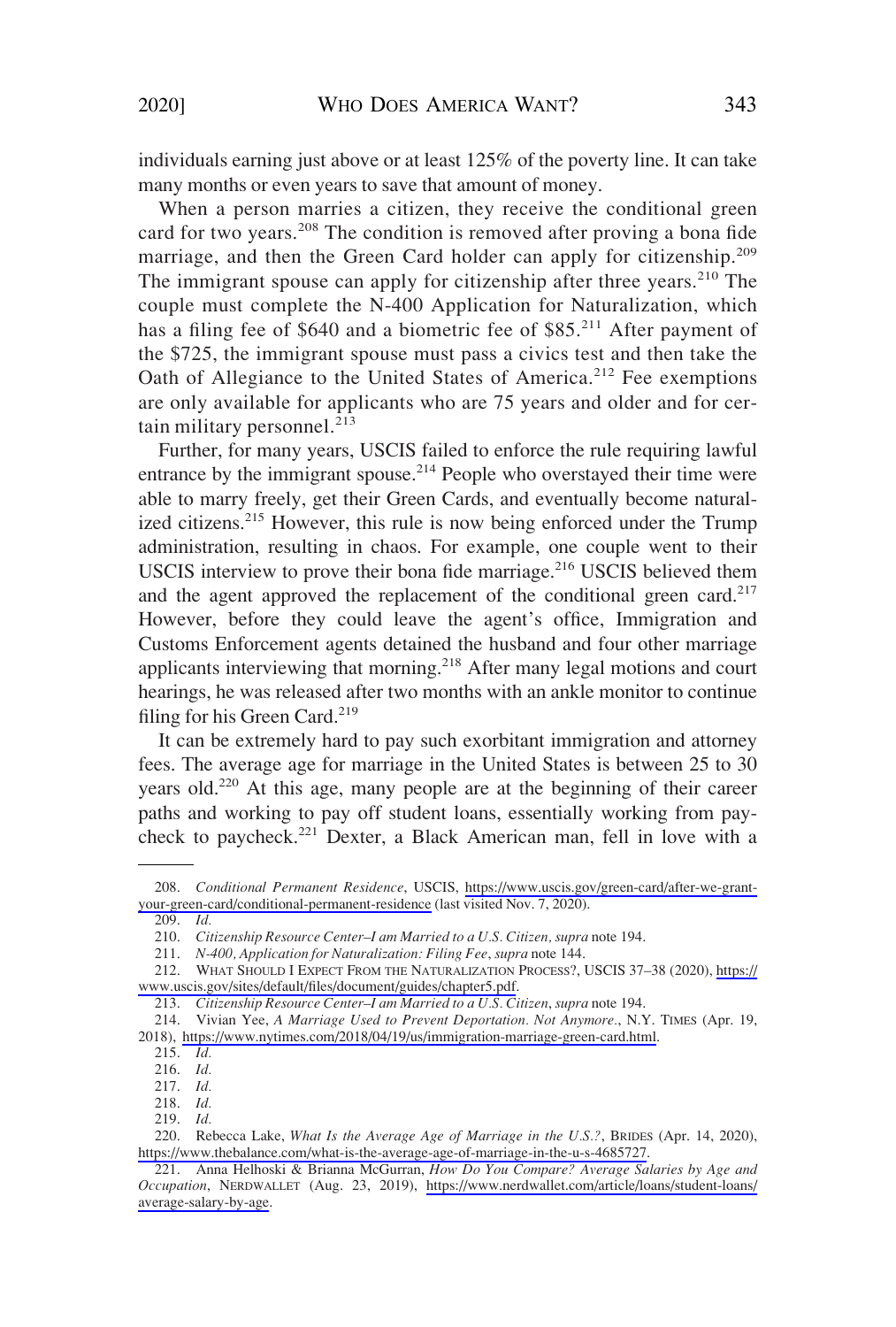foreign national while pursuing his Master's degree.<sup>222</sup> He married her, and she eventually came to the United States to pursue her own Master's degree, under a F-1 student visa. Dexter completed his studies, works as a freelancer and does odd jobs to fill the financial gaps. As a foreign student, his wife can only work 20 hours a week.<sup>223</sup> Near completion of her program, they attempted to change her status from F-1 to permanent residency, but they could not afford the fees.<sup>224</sup> They could barely afford their basic needs. Life was hard, but they were together and determined to make it work. They knew their financial circumstances would change eventually. After a dramatic effort to save money for the filing fees, Dexter and his wife still did not have sufficient funds. Dexter was forced to ask someone to co-sponsor the petition. Moreover, they could not afford to pay an attorney and unfortunately, there was a filing error. USCIS requested more information and they must now pay additional processing fees.<sup>225</sup> USCIS, like the municipal courts handling traffic violations, gives no regard to their ability to pay. America punished Dexter's for his poverty and for loving an immigrant. $226$ 

If America wanted immigrants, USCIS would create payment plans for spouses who are unable to pay the fees all at once. USCIS could issue a conditional visa to the immigrant spouse until full payment. The sooner the spouse is able to come to America, the faster that person is able to build their life and contribute to the economy. A spouse should not be deprived of such an essential relationship because they cannot afford to pay such exorbitant fees upfront.

Further, USCIS could create a sliding scale for fees based on income. Sliding fee scales are available for essential services and should also be available to immigration petitioners.<sup>227</sup> Currently, USCIS offers a reduced fee for the N-400 Naturalization Application.<sup>228</sup> However, that is only available for those earning more than 150% and less than 200% of the Federal Poverty Guidelines (\$19,140 to \$25,520 per year).<sup>229</sup> USCIS also offers a fee waiver

<sup>222.</sup> This person shared their story with the author but wished to remain anonymous, an alternative name is used to tell his story.

<sup>223.</sup> *For How Long May an F-1 Student Continue to Work on Campus?*, U.S. IMMIGRATION AND CUSTOMS ENF'T (July 28, 2020),<https://www.ice.gov/sevis/employment>.

<sup>224.</sup> *Citizenship Resource Center–I am Married to a U.S. Citizen*, *supra* note 194.

<sup>225.</sup> *Id.* 

<sup>226.</sup> This information was obtained through a conversation with an immigration attorney and an applicant with such a story.

<sup>227.</sup> NHSC SLIDING FEE DISCOUNT PROGRAM INFORMATION PACKAGE, NAT'L HEALTH SERV. CORPS (June 2019), [https://nhsc.hrsa.gov/sites/default/files/NHSC/nhsc-sites/nhsc-sliding-fee-discount-program.pdf;](https://nhsc.hrsa.gov/sites/default/files/NHSC/nhsc-sites/nhsc-sliding-fee-discount-program.pdf) *Where Can I Go to Get Free or Low-Cost Health Care?*, U.S. DEP'T OF HEALTH & HUMAN SERVS. (July 9, 2020), [https://www.hhs.gov/answers/health-insurance-reform/where-can-i-find-free-or-low-cost-health-care/](https://www.hhs.gov/answers/health-insurance-reform/where-can-i-find-free-or-low-cost-health-care/index.html)  [index.html;](https://www.hhs.gov/answers/health-insurance-reform/where-can-i-find-free-or-low-cost-health-care/index.html) *Get Help Paying for Child Care,* [CHILDCARE.GOV,](https://www.Childcare.Gov) [https://www.childcare.gov/index.php/](https://www.childcare.gov/index.php/consumer-education/get-help-paying-for-child-care)  [consumer-education/get-help-paying-for-child-care](https://www.childcare.gov/index.php/consumer-education/get-help-paying-for-child-care) (last visited Nov. 7, 2020).

<sup>228.</sup> *I-942, Request for Reduced Fee*, USCIS (Feb. 13, 2020), [https://www.uscis.gov/i-942.](https://www.uscis.gov/i-942)

<sup>229.</sup> *Id.*; *see also* POVERTY GUIDELINES, ALL STATES (EXCEPT ALASKA AND HAWAII), OFFICE OF THE ASSISTANT SEC'Y FOR PLANNING & EVALUATION 1 (2020), [https://aspe.hhs.gov/system/files/aspe-files/](https://aspe.hhs.gov/system/files/aspe-files/107166/2020-percentage-poverty-tool.pdf) [107166/2020-percentage-poverty-tool.pdf](https://aspe.hhs.gov/system/files/aspe-files/107166/2020-percentage-poverty-tool.pdf).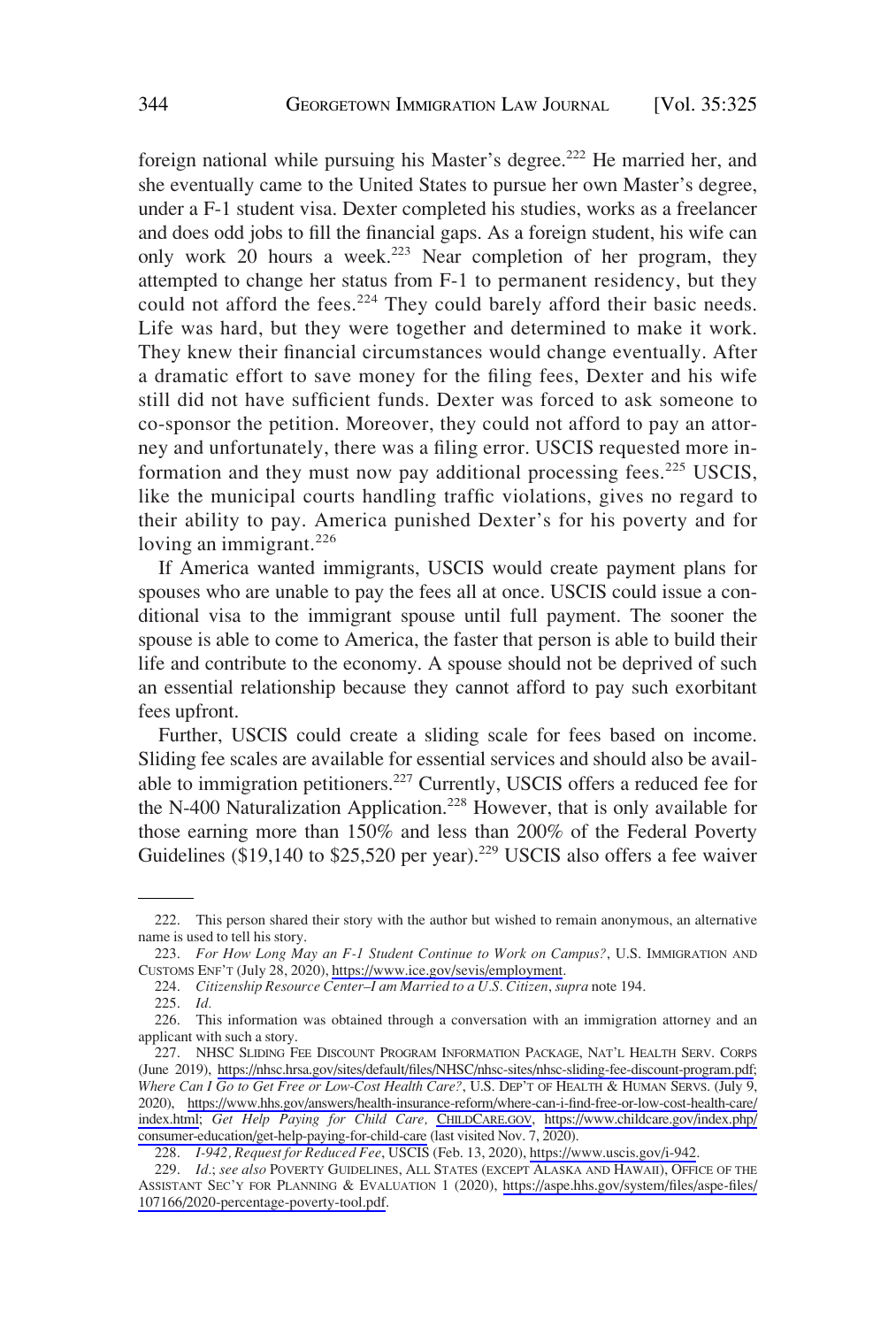to those earning at or below 150% of the Federal Poverty Guidelines.<sup>230</sup> Therefore, a person earning \$2600 annually, \$216 per month, would not be eligible for these services. Further, USCIS only considers petitioners who receive a "Means Test Benefit," which does not include student loans and unemployment benefits.<sup>231</sup> Also, being eligible does not guarantee a fee reduction or fee waiver.<sup>232</sup> Moreover, USCIS is also somewhat hypocritical, as poor petitioners who relied on government assistance may be denied adjustment of status, because of the USCIS public charge rule.<sup>233</sup>

A sliding fee is a reasonable and practical approach. Such fees ensure fairness and allow people to marry, regardless of their financial background. Every immigrant will be better to able to pay the fee because it is based on their range of income. Having the freedom to live with one's spouse is essential to marriage.<sup>234</sup> USCIS should create a system that facilitates couples living together after marriage. This will be better for all immigrants, even middle-income earners. A person who has to pay a mortgage or rent, car loans, and student debt, earning \$55,000 to \$60,000, especially those living in New York, would have great difficulty paying these fees.<sup>235</sup>

Further, USCIS can create a simpler process or provide better assistance to those who are unable to hire an attorney. USCIS should assign agents to work with petitioners the same way the courts facilitate assistance for pro se individuals.<sup>236</sup> Immigrants should be able to speak to agents in person to guide them through the forms and not just Emma, the USCIS virtual assistant, or an agent over the phone.<sup>237</sup> When an applicant submits the forms correctly,

<sup>230.</sup> *Additional Information on Filing a Fee Waiver*, USCIS (July 31, 2020), [https://www.uscis.gov/](https://www.uscis.gov/forms/filing-fees/additional-information-on-filing-a-fee-waiver#common) [forms/filing-fees/additional-information-on-filing-a-fee-waiver#common](https://www.uscis.gov/forms/filing-fees/additional-information-on-filing-a-fee-waiver#common).

<sup>231.</sup> *Id.* 

<sup>232.</sup> *Id.* 

<sup>233.</sup> The Department of Homeland Security is enjoined from enforcing, applying, implementing, or treating as effective the Inadmissibility on Public Charge Grounds Final Rule for any period during which there is a declared national health emergency in response to the COVID-19 outbreak. 84 Fed. Reg. 41292 (2019); *Public Charge*, USCIS (Sept. 22, 2020), [https://www.uscis.gov/green-card/green-card-processes](https://www.uscis.gov/green-card/green-card-processes-and-procedures/public-charge)[and-procedures/public-charge.](https://www.uscis.gov/green-card/green-card-processes-and-procedures/public-charge)

<sup>234.</sup> *Marriage and Cohabitation in the U.S.*, PEW RESEARCH CTR. (Nov. 6, 2019), [https://www.](https://www.pewsocialtrends.org/2019/11/06/marriage-and-cohabitation-in-the-u-s/)  [pewsocialtrends.org/2019/11/06/marriage-and-cohabitation-in-the-u-s/;](https://www.pewsocialtrends.org/2019/11/06/marriage-and-cohabitation-in-the-u-s/) *see also* Sheri Stritof, *Why Are the First Two Years of Marriage So Important?*, VERYWELL MIND (Jan. 28, 2020), [https://www.](https://www.verywellmind.com/setting-marital-stage-first-two-years-2300847)  [verywellmind.com/setting-marital-stage-first-two-years-2300847](https://www.verywellmind.com/setting-marital-stage-first-two-years-2300847).

<sup>235.</sup> Liz Knueven, *The Average Monthly Mortgage Payment by State, City, and Year*, BUSINESS INSIDER (Aug. 6, 2020), <https://www.businessinsider.com/personal-finance/average-mortgage-payment>; Libertina Brandt, *U.S. Renters Paid Around \$4.5 Trillion in Rent over the Past Decade—And New York City Renters Have Been Leading the List for 15 Years an a Row*, BUSINESS INSIDER (Jan. 23, 2020), [https://www.](https://www.businessinsider.com/total-money-spent-on-rent-usa-past-decade-2020-1)  [businessinsider.com/total-money-spent-on-rent-usa-past-decade-2020-1;](https://www.businessinsider.com/total-money-spent-on-rent-usa-past-decade-2020-1) *What is the Average Graduate Student Loan Debt*, SOFI (Sept. 23, 2019), [https://www.sofi.com/learn/content/average-graduate-student-loan](https://www.sofi.com/learn/content/average-graduate-student-loan-debt/)[debt/](https://www.sofi.com/learn/content/average-graduate-student-loan-debt/); Alicia Adamczyk, *This Map Shows the Average Monthly Auto Loan Payment in Every U.S. State*, CNBC (Dec. 9, 2019), [https://www.cnbc.com/2019/12/09/map-shows-the-average-monthly-auto](https://www.cnbc.com/2019/12/09/map-shows-the-average-monthly-auto-loan-payment-in-every-state.html)[loan-payment-in-every-state.html](https://www.cnbc.com/2019/12/09/map-shows-the-average-monthly-auto-loan-payment-in-every-state.html).

<sup>236.</sup> *Pro Se Assistance Program*, U.S. DIST. CT. N. DIST. OF N.Y., [https://www.nynd.uscourts.gov/](https://www.nynd.uscourts.gov/pro-se-assistance-program) [pro-se-assistance-program](https://www.nynd.uscourts.gov/pro-se-assistance-program) (last visited Nov. 7, 2020); *Federal Pro Se Legal Assistance Project*, CITY BAR JUST. CTR., <https://www.citybarjusticecenter.org/projects/federal-pro-se-legal-assistance-project/> (last visited Nov. 7, 2020); *Court Help Centers & Community Organizations*, N.Y.CTS.GOV (Sept. 3, 2020),<https://www.nycourts.gov/courthelp/goingtocourt/helpcenters.shtml>.

<sup>237.</sup> *Contact Us*, USCIS,<https://www.uscis.gov/about-us/contact-us>(last visited Nov. 7, 2020).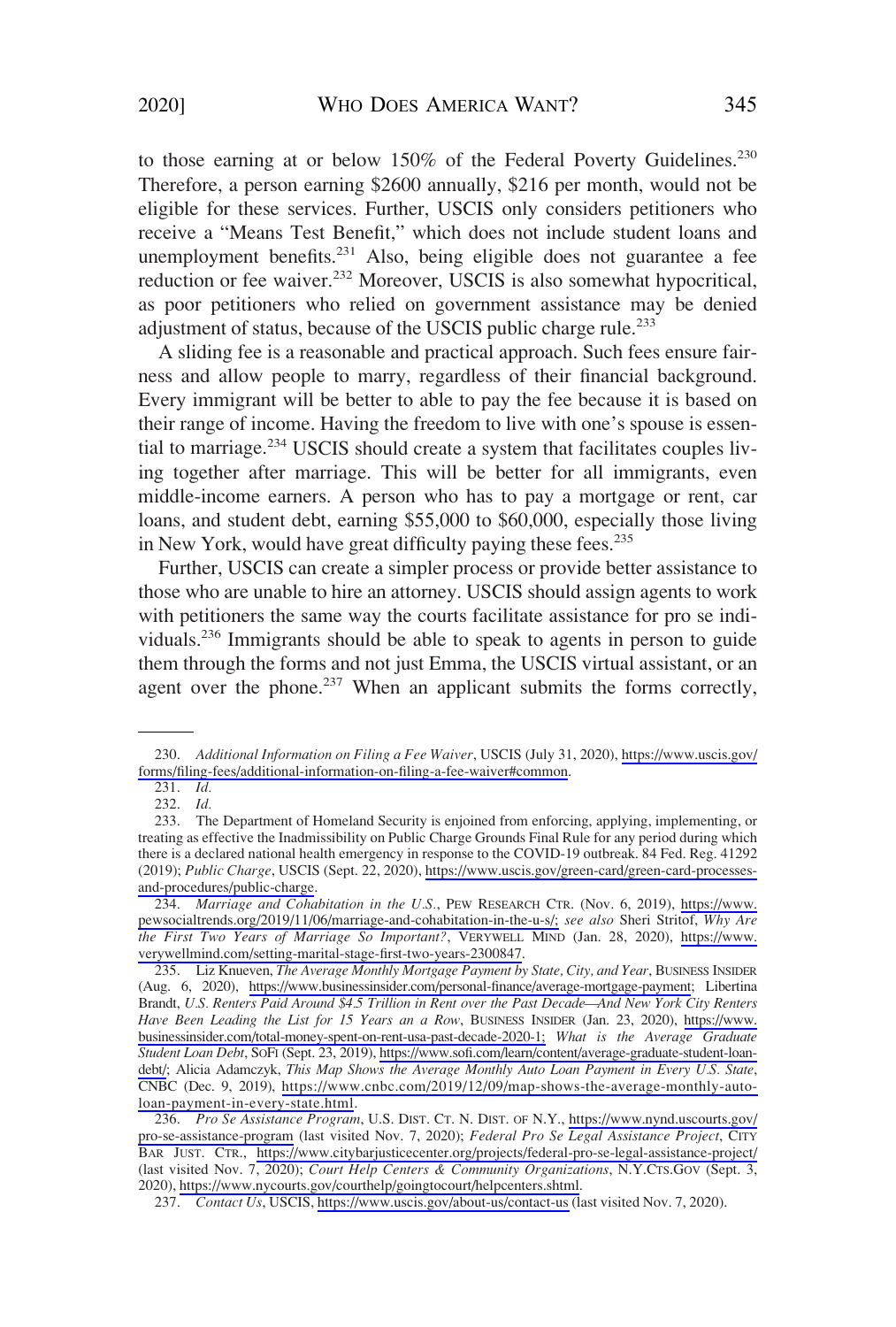<span id="page-21-0"></span>USCIS should process the forms within a reasonable amount of time. Also, if documentation is lost and proof exists that the documents were delivered, there should be a fee waiver with the necessary steps to ensure the petitioner does not carry the burden of the error. Immigrants can suffer dire consequences for lost documents. For example, when a person submits a H-1B petition and USCIS misplaces it, that person loses their chance in the lottery, and must wait the following year to apply for the H-1B visa.

USCIS, the American agency administering lawful immigration, does not care about the life or the struggles of an immigrant. To most of its agents, an immigrant is a number. America does not want immigrants and it deprives them of fundamental privileges

### IV. CONCLUSION

America does not want Black and Brown people. They may breathe, but America will suffocate them with fines and fees for minor traffic violations that have nothing to do with safety. Their licenses can be suspended, or they can be placed in jail for failure to pay or appear. America makes poverty a valid reason for incarceration. America holds them captive, taking away their freedom to progress and fulfill the American dream.

America does not want the immigrant. America will crush that immigrant with fines and fees. America does not want the poor; they are kept from performing basic civilian duties because they are unable to pay. It does not matter if the immigrant came without a visa, with a visa but overstayed their time, or if the immigrant came with the visa and followed the endless rules. The immigration system is complex and expensive and shows no respect for the sacrifices of the immigrant. America does not want the immigrant. The time has come for immigrants to no longer be seen as threats but as allies for the growth of America. This is the time for immigrants to be recognized as essential to the fabric of America.

The United Nations' General Assembly proclaimed that we are in the International Decade for People of African Descent (2015–2024).<sup>238</sup> The theme is "People of African descent: recognition, justice, and development."<sup>239</sup> Nevertheless, in 2020, Black people in America are simultaneously fighting the pandemic of racism and the pandemic of COVID-19.<sup>240</sup> The time has come for America to recognize its Black people, give them justice and help them develop.<sup>241</sup> This is the time to prove Malcolm X wrong: "There is nothing that the white man will ever do to bring about true, sincere,

<sup>238.</sup> *International Decade for People of African Descent 2015- 2024*, UNITED NATIONS, [https://](https://www.un.org/en/observances/decade-people-african-descent) [www.un.org/en/observances/decade-people-african-descent](https://www.un.org/en/observances/decade-people-african-descent) (last visited Nov. 7, 2020).

<sup>239.</sup> *Id.* 

<sup>240.</sup> Toni Smith-Thompson, *To Battle Covid-19, We Must Fight Racism*, NYCLU (May 28, 2020), [https://www.nyclu.org/en/news/battle-covid-19-we-must-fight-racism;](https://www.nyclu.org/en/news/battle-covid-19-we-must-fight-racism) *see also* Cato T. Laurencin & Joanne M. Walker, *A Pandemic on a Pandemic: Racism and COVID-19 in Blacks*, 11 CELL SYSTEMS 9, 9–10 (2020).

<sup>241.</sup> *International Decade for People of African Descent 2015-2024*, *supra* note 238.